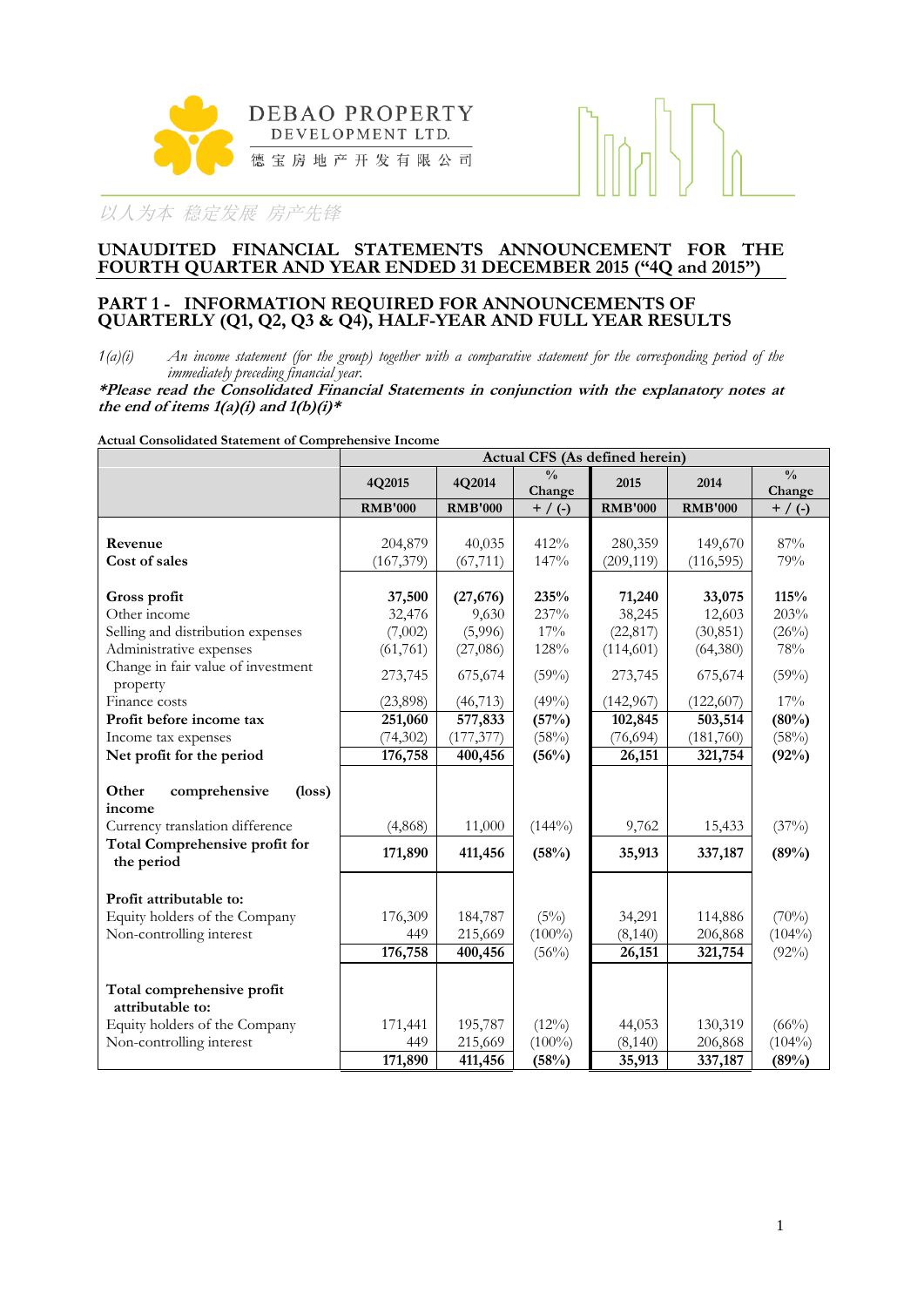



*1(a)(i) An income statement (for the group) together with a comparative statement for the corresponding period of the immediately preceding financial year (continue).*

| Protorma Consolidated Statement of Comprenensive Income | Proforma CFS (As defined herein) |                |           |                |                |           |  |  |  |  |
|---------------------------------------------------------|----------------------------------|----------------|-----------|----------------|----------------|-----------|--|--|--|--|
|                                                         |                                  |                |           |                |                |           |  |  |  |  |
|                                                         | 4Q2015                           | 4Q2014         | % Change  | 2015           | 2014           | % Change  |  |  |  |  |
|                                                         | <b>RMB'000</b>                   | <b>RMB'000</b> | $+$ / (-) | <b>RMB'000</b> | <b>RMB'000</b> | $+$ / (-) |  |  |  |  |
| Revenue                                                 | 204,879                          | 40,035         | 412%      | 280,359        | 149,670        | 87%       |  |  |  |  |
|                                                         |                                  |                |           |                |                |           |  |  |  |  |
| Cost of sales                                           | (156, 879)                       | (66, 215)      | 137%      | (197, 984)     | (113, 336)     | 75%       |  |  |  |  |
| Gross profit                                            | 48,000                           | (26, 180)      | 283%      | 82,375         | 36,334         | 127%      |  |  |  |  |
| Other income                                            | 32,476                           | 9,630          | 237%      | 38,245         | 12,603         | 203%      |  |  |  |  |
| Selling and distribution expenses                       | (7,002)                          | (5,996)        | 17%       | (22, 817)      | (30, 851)      | (26%)     |  |  |  |  |
| Administrative expenses                                 | (61, 704)                        | (27,030)       | 128%      | (114, 375)     | (64, 049)      | 79%       |  |  |  |  |
| Change in fair value of investment                      |                                  |                |           |                |                |           |  |  |  |  |
| property                                                | 273,745                          | 675,674        | (59%)     | 273,745        | 675,674        | (59%)     |  |  |  |  |
| Finance costs                                           | (23,898)                         | (46, 713)      | (49%)     | (142, 967)     | (122, 607)     | 17%       |  |  |  |  |
| Profit before income tax                                | 261,617                          | 579,385        | (55%)     | 114,206        | 507,104        | (77%)     |  |  |  |  |
| Income tax expenses                                     | (76, 891)                        | (177, 766)     | (57%)     | (79, 484)      | (182, 632)     | $(56\%)$  |  |  |  |  |
| Net profit for the period                               | 184,726                          | 401,619        | (54%)     | 34,722         | 324,472        | (89%)     |  |  |  |  |
|                                                         |                                  |                |           |                |                |           |  |  |  |  |
| Other<br>comprehensive<br>$(\text{loss})$               |                                  |                |           |                |                |           |  |  |  |  |
| income                                                  |                                  |                |           |                |                |           |  |  |  |  |
| Currency translation difference                         | (4,868)                          | 11,000         | $(144\%)$ | 9,762          | 15,433         | (37%)     |  |  |  |  |
| <b>Total Comprehensive profit for</b>                   | 179,858                          | 412,619        | (56%)     | 44,484         | 339,905        | (87%)     |  |  |  |  |
| the period                                              |                                  |                |           |                |                |           |  |  |  |  |
|                                                         |                                  |                |           |                |                |           |  |  |  |  |
| Profit attributable to:                                 |                                  |                |           |                |                |           |  |  |  |  |
| Equity holders of the Company                           | 184,277                          | 185,950        | $(1\%)$   | 42,862         | 117,604        | (64%)     |  |  |  |  |
| Non-controlling interest                                | 449                              | 215,669        | $(100\%)$ | (8,140)        | 206,868        | $(104\%)$ |  |  |  |  |
|                                                         | 184,726                          | 401,619        | (54%)     | 34,722         | 324,472        | (89%)     |  |  |  |  |
|                                                         |                                  |                |           |                |                |           |  |  |  |  |
| Total comprehensive profit                              |                                  |                |           |                |                |           |  |  |  |  |
| attributable to:                                        |                                  |                |           |                |                |           |  |  |  |  |
| Equity holders of the Company                           | 179,409                          | 196,950        | $(9\%)$   | 52,624         | 133,037        | $(60\%)$  |  |  |  |  |
| Non-controlling interest                                | 449                              | 215,669        | $(100\%)$ | (8,140)        | 206,868        | $(104\%)$ |  |  |  |  |
|                                                         | 179,858                          | 412,619        | (56%)     | 44,484         | 339,905        | (87%)     |  |  |  |  |

# **Proforma Consolidated Statement of Comprehensive In**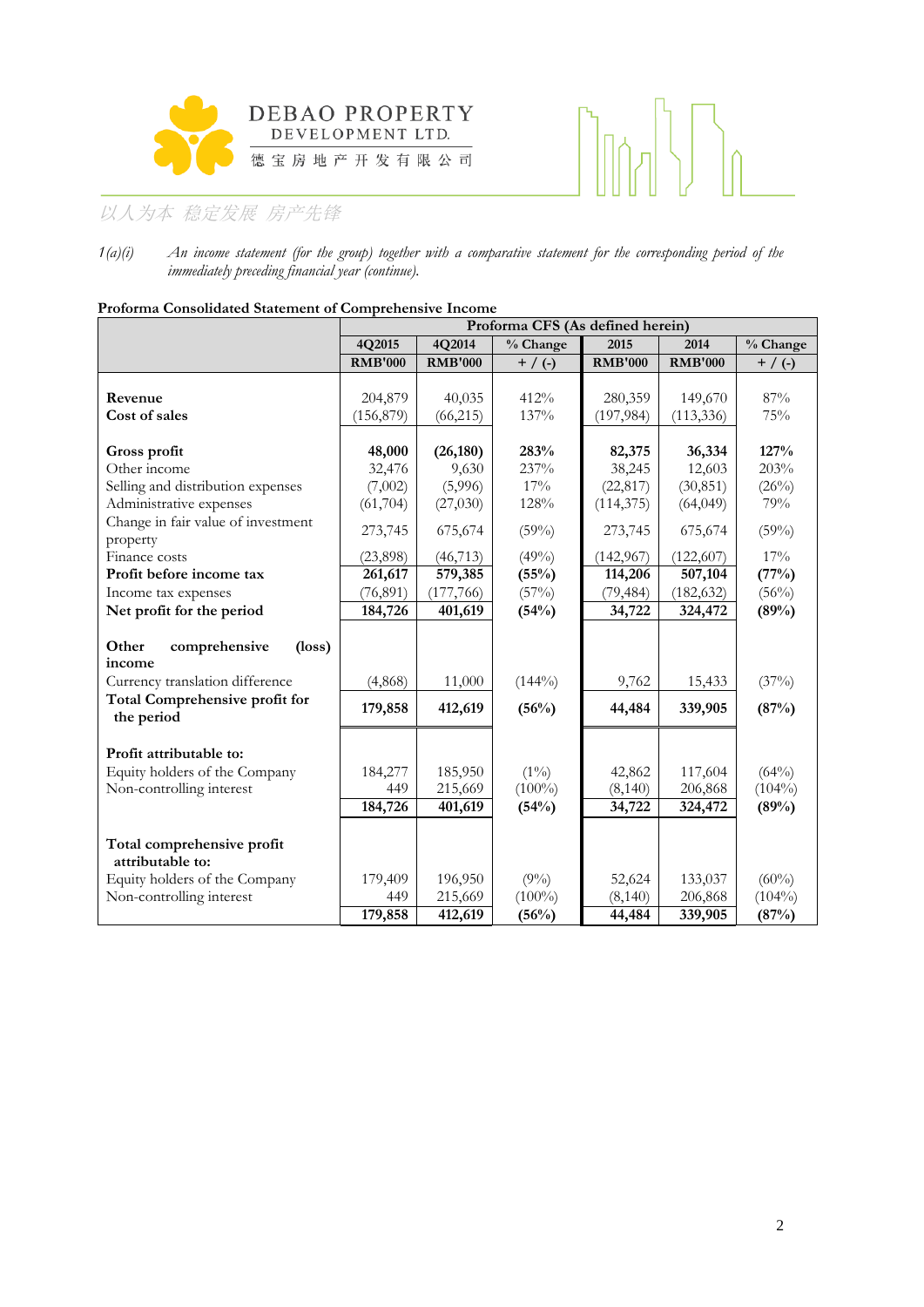



*1(a)(i) An income statement (for the group) together with a comparative statement for the corresponding period of the immediately preceding financial year (continue).*

#### Explanatory Notes:

As a result of the restructuring exercise of our Company and its subsidiaries (the "**Group**") (the "**Restructuring Exercise**") for the purpose of listing on the SGX-ST (the "**Invitation**"), common control over our operating subsidiaries in the People's Republic of China ("**PRC**") by our shareholders prior to the Invitation cannot be established from the start of 1 January 2006 due to changes in legal ownership of our operating subsidiaries.

Please refer to the section titled "*Restructuring Exercise*" in our Prospectus dated 31 March 2010 (the "**Prospectus**") for more details on the Restructuring Exercise.

The application of the purchase method under the Singapore Financial Reporting Standards 103 (the "**SFRS 103**") for the acquisition of the PRC subsidiaries by our Group requires, *inter alia*, the development properties and property held for sale by the respective PRC subsidiary to be recorded at fair value at the respective dates of acquisition by our Group.

As a result, our gross profits and earnings for the fourth quarter and year ended 31 December 2014 ("**4Q2014 and 2014**") and the fourth quarter and year ended 31 December 2015 ("**4Q2015 and 2015**"), as well as future financial periods/years based on the Actual Consolidated Financial Statements (as defined in the Prospectus) would be lower than those that would be prepared under the Proforma Consolidated Financial Statements (as defined in the Prospectus).

Please refer to the risk factor titled "*Our gross profits and earnings for FY2009 and future financial periods/years based on the Actual Consolidated Financial Statements would be lower than those that would be prepared under the Proforma Consolidated Financial Statements mainly due to fair value adjustments to our future cost of property development sales in the Actual Consolidated Financial Statements as a result of application of Singapore Financial Reporting Standards 103 – Business Combinations ("SFRS 103")*" in our Prospectus for more details.

Accordingly, besides the unaudited consolidated financial statements for 4Q2014, 2014, 4Q2015 and 2015 (the "**Actual Consolidated Financial Statements**" or "**Actual CFS**"), our Company had also prepared the proforma consolidated financial statements for 4Q2014, 2014, 4Q2015 and 2015 (the "**Proforma Consolidated Financial Statements**" or "**Proforma CFS**") **for illustrative purposes only**, based on certain assumptions and after making certain adjustments to show what the financial results of our Group would have been, if it had been in place since 1 January 2006.

Notwithstanding the above, such notional accounting adjustments (the **"Notional Adjustment"**) have **no bearing on the operating cash flow or the cash position of our Group**.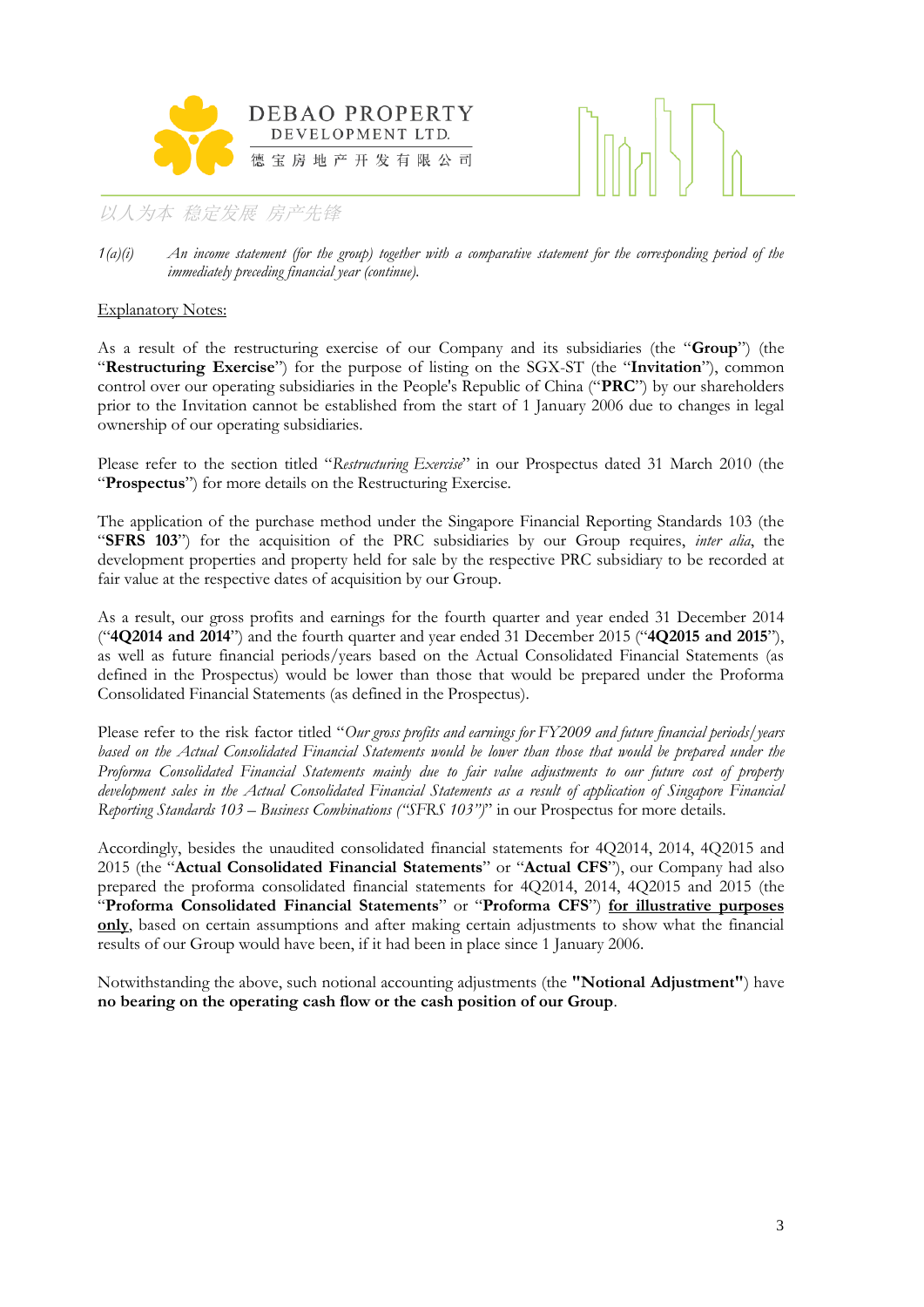

# 

# 以人为本 稳定发展 房产先锋

## *1(a)(ii) Profit before income tax is arrived at after charging/(crediting):-*

|                  |                                | <b>Actual Consolidated Statement of Comprehensive Income</b> |           |                |                |           |  |  |  |  |  |  |
|------------------|--------------------------------|--------------------------------------------------------------|-----------|----------------|----------------|-----------|--|--|--|--|--|--|
|                  | 4O2014<br>4O2015<br>$%$ Change |                                                              | 2015      | 2014           | $%$ Change     |           |  |  |  |  |  |  |
|                  | <b>RMB'000</b>                 | <b>RMB'000</b>                                               | $+$ / (-) | <b>RMB'000</b> | <b>RMB'000</b> | $+$ / (-) |  |  |  |  |  |  |
| Depreciation     | 1,517                          | 999                                                          | 52%       | 3,742          | 3,184          | 18%       |  |  |  |  |  |  |
| Amortisation     | 55                             | 56                                                           | (2%)      | 221            | 223            | $(1\%)$   |  |  |  |  |  |  |
| Interest expense | 23,898                         | 46,713                                                       | $(49\%)$  | 142,967        | 122,607        | $17\%$    |  |  |  |  |  |  |
| Interest income  | (4,943)                        | (9,183)                                                      | $(46\%)$  | (9,557)        | (11,769)       | (19%)     |  |  |  |  |  |  |

|                  |                | Proforma Consolidated Statement of Comprehensive Income |           |                |                |            |  |  |  |  |  |  |
|------------------|----------------|---------------------------------------------------------|-----------|----------------|----------------|------------|--|--|--|--|--|--|
|                  | 4Q2015         | 4O2014<br>$%$ Change                                    |           | 2015           | 2014           | $%$ Change |  |  |  |  |  |  |
|                  | <b>RMB'000</b> | <b>RMB'000</b>                                          | $+$ / (-) | <b>RMB'000</b> | <b>RMB'000</b> | $+$ / (-)  |  |  |  |  |  |  |
| Depreciation     | ,460           | 942                                                     | $55\%$    | 3,516          | 2,958          | 19%        |  |  |  |  |  |  |
| Amortisation     | 55             | 56                                                      | (2%)      | 221            | 223            | $(1\%)$    |  |  |  |  |  |  |
| Interest expense | 23,898         | 46,713                                                  | $(49\%)$  | 142,967        | 122,607        | 17%        |  |  |  |  |  |  |
| Interest income  | (4,943)        | (9,183)                                                 | $(46\%)$  | (9,557)        | (11,769)       | (19%)      |  |  |  |  |  |  |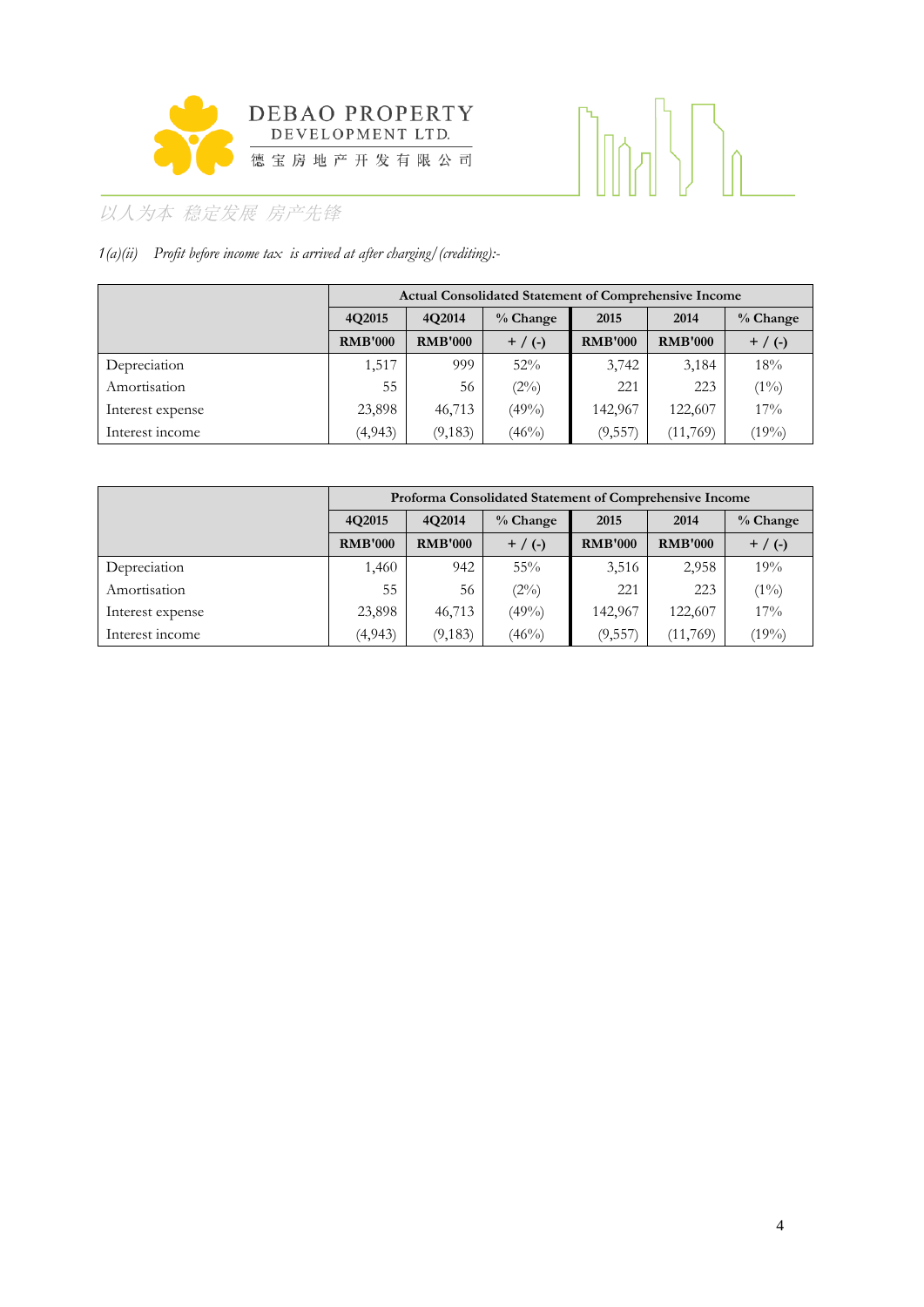



#### *1(b)(i) A balance sheet (for the issuer and group) together with a comparative statement as at the end of the immediately preceding financial year.*

#### **Statements of Financial Position**

|                                                       |                   | Group          |                |                | Company           |                |
|-------------------------------------------------------|-------------------|----------------|----------------|----------------|-------------------|----------------|
|                                                       | <b>Actual CFS</b> |                | Proforma CFS   |                | <b>Actual CFS</b> |                |
|                                                       | 31.12.2015        | 31.12.2014     | 31.12.2015     | 31.12.2014     | 31.12.2015        | 31.12.2014     |
|                                                       | <b>RMB'000</b>    | <b>RMB'000</b> | <b>RMB'000</b> | <b>RMB'000</b> | <b>RMB'000</b>    | <b>RMB'000</b> |
| <b>ASSETS</b>                                         |                   |                |                |                |                   |                |
| <b>Current assets</b>                                 |                   |                |                |                |                   |                |
| Cash and bank equivalents                             | 177,424           | 140,322        | 177,424        | 140,322        | 37                | 47             |
| Restricted cash and cash equivalents                  | 401,751           | 324,762        | 401,751        | 324,762        |                   |                |
| Trade and other receivables                           | 526,147           | 444,604        | 526,147        | 444,604        |                   |                |
| Amount due from related parties                       | 7,064             | 3,934          | 7,064          | 3,934          |                   |                |
| Due from subsidiaries                                 |                   |                |                |                | 610,154           | 652,659        |
| Amount due from customers for contract work           | 590               | 1,447          | 590            | 1,447          |                   |                |
| Inventories                                           | 262               | 247            | 262            | 247            |                   |                |
| Property held for sales                               | 57,087            | 430,952        | 47,890         | 421,397        |                   |                |
| Assets held for sales                                 | 35,000            |                | 35,000         |                |                   |                |
| Development properties                                | 2,421,988         | 1,708,435      | 2,164,068      | 1,439,738      |                   |                |
| Prepaid land use right                                | 223               | 223            | 223            | 223            |                   |                |
| Dividends receivable                                  |                   |                |                |                | 21,572            | 22,038         |
| Total current assets                                  | 3,627,536         | 3,054,926      | 3,360,419      | 2,776,674      | 631,763           | 674,744        |
| <b>Non-current Assets</b>                             |                   |                |                |                |                   |                |
| Prepaid land use right                                | 4,587             | 4,808          | 4,587          | 4,808          |                   |                |
| Property, plant and equipment                         | 22,838            | 25,922         | 19,735         | 22,593         |                   |                |
| Investment properties                                 | 2,428,044         | 2,001,707      | 2,428,044      | 2,001,707      |                   |                |
| Joint venture                                         | 17,462            | 235,621        | 17,462         | 235,621        |                   |                |
| Trade and other receivables                           | 10,000            | 20,000         | 10,000         | 20,000         |                   |                |
| Investment in subsidiaries                            |                   |                |                |                | 1,815             | 1,815          |
| Other investment                                      | 1,300             | 1,800          | 1,300          | 1,800          |                   |                |
| Deferred tax assets                                   | 10,223            | 10,223         | 10,223         | 10,223         |                   |                |
| Goodwill                                              | 4,192             | 4,192          | 4,192          | 4,192          |                   |                |
| Total non-current assets                              | 2,498,646         | 2,304,273      | 2,495,543      | 2,300,944      | 1,815             | 1,815          |
| Total assets                                          | 6,126,182         | 5,359,199      | 5,855,962      | 5,077,618      | 633,578           | 676,559        |
| <b>LIABILITIES AND SHAREHOLDERS'</b><br><b>EQUITY</b> |                   |                |                |                |                   |                |
| <b>Current liabilities</b>                            | 1,356,615         | 1,335,527      | 1,356,615      | 1,335,527      |                   |                |
| Bank and other loans<br>Trade and other payables      | 1,218,457         | 808,188        | 1,218,457      | 808,188        | 694               | 8,963          |
| Long term payable-current portion                     | 22,297            | 19,538         | 22,297         | 19,538         |                   |                |
| Amount due to related parties                         | 36,887            | 131,370        | 36,887         | 131,370        |                   |                |
| Due to subsidiaries                                   |                   |                |                |                | 47,500            | 34,946         |
| Tax payables                                          | 78,623            | 112,580        | 78,623         | 112,580        |                   |                |
| Total current liabilities                             | 2,712,879         | 2,407,203      | 2,712,879      | 2,407,203      | 48,194            | 43,909         |
|                                                       |                   |                |                |                |                   |                |
| Non-current liabilities                               |                   |                |                |                |                   |                |
| Bank and other loans                                  | 1,339,036         | 834,526        | 1,339,036      | 834,526        |                   |                |
| Trade and other payables                              | 20,663            | 20,663         | 20,663         | 20,663         |                   |                |
| Long term payable                                     | 156,158           | 157,869        | 156,158        | 157,869        |                   |                |
| Deferred tax liabilities                              | 399,239           | 337,230        | 333,044        | 268,245        |                   |                |
| Total non-current liabilities                         | 1,915,096         | 1,350,288      | 1,848,901      | 1,281,303      | $\frac{1}{2}$     |                |
| Shareholders' equity                                  | 1,498,207         | 1,601,708      | 1,294,182      | 1,389,112      | 585,384           | 632,650        |
| Total liabilities and Shareholders' equity            | 6,126,182         | 5,359,199      | 5,855,962      | 5,077,618      | 633,578           | 676,559        |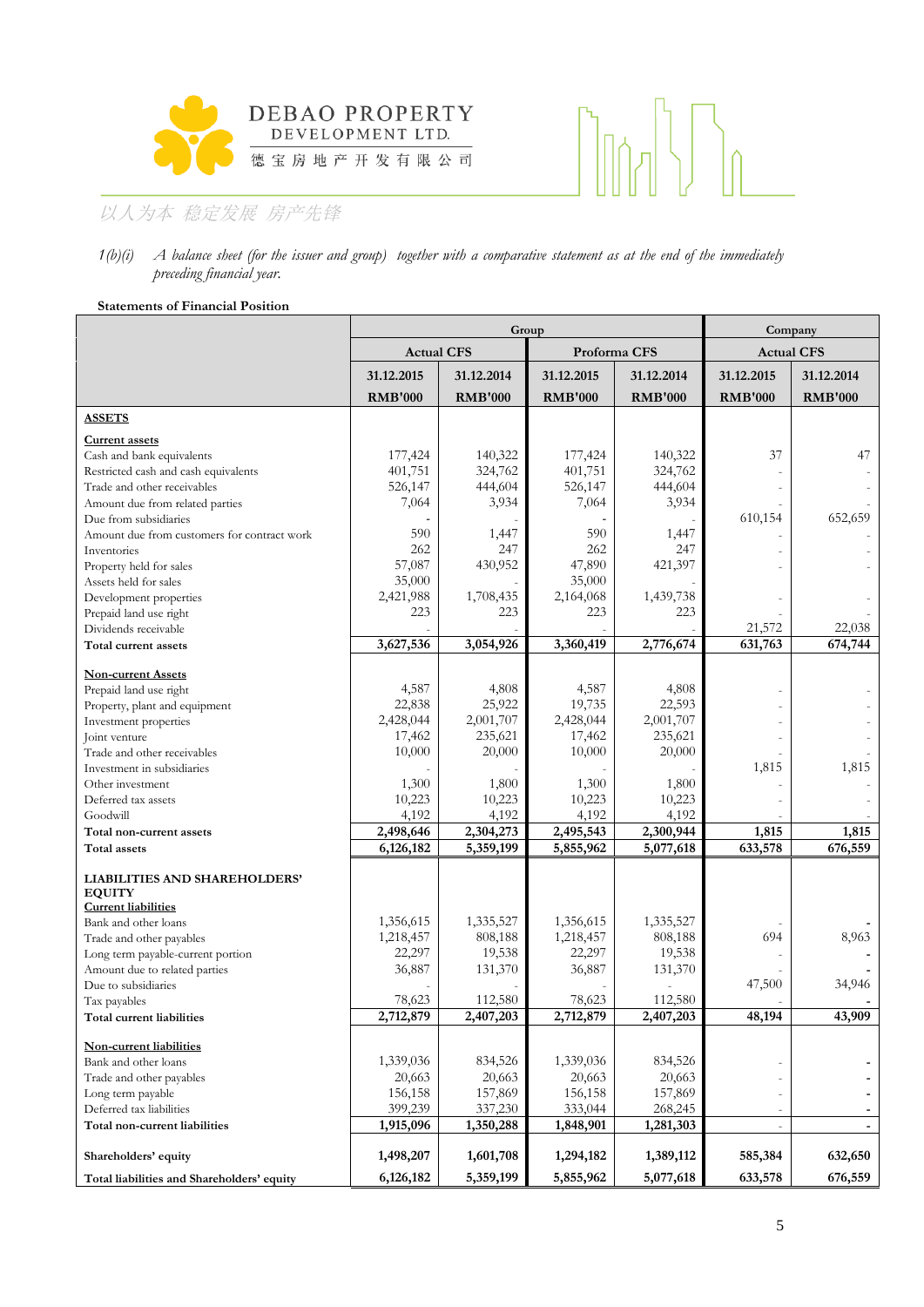



*1(b)(i) A balance sheet (for the issuer and group) together with a comparative statement as at the end of the immediately preceding financial year (continue).*

#### Explanatory Notes :

The main differences in the balance sheet between the Actual Consolidated Financial Statements and the unaudited Proforma Consolidated Financial Statements relate to (i) the recording of the attributed fair values of certain assets (such as investment properties, development properties and investments in jointly controlled operations as well as the associated tax effect on the fair value of these tangible assets) as at the respective dates of legal completion of the acquisitions of each PRC subsidiary as the book values of these assets in the Actual Consolidated Financial Statements, as compared with the unaudited Proforma Consolidated Financial Statements where the corresponding values of these assets were based on the historical purchase costs of the respective assets by the PRC subsidiaries; and (ii) the impact of the different comprehensive income statements between Actual Consolidated Financial Statements and the unaudited Proforma Consolidated Financial Statements as mentioned in the preceding section. Please refer to item 1(a)(i) Explanatory Notes for more details.

| $1(b)(ii)$ Aggregate amount of group's borrowings and debt securities |  |  |  |  |
|-----------------------------------------------------------------------|--|--|--|--|
|                                                                       |  |  |  |  |

|                                             | Group (Actual CFS) |                |
|---------------------------------------------|--------------------|----------------|
|                                             | 31.12.2015         | 31.12.2014     |
|                                             | <b>RMB'000</b>     | <b>RMB'000</b> |
| Amount repayable in one year on less, or on |                    |                |
| demand                                      |                    |                |
| Secured (a) $(b)$                           | 1,333,336          | 1,325,527      |
| Unsecured $(c)$                             | 23,279             | 10,000         |
| Sub-total (1)                               | 1,356,615          | 1,335,527      |
|                                             |                    |                |
| Amount repayable after one year             |                    |                |
| Secured (a) (b)                             | 1,339,036          | 816,247        |
| Unsecured $(c)$                             |                    | 18,279         |
| Sub-total $(2)$                             | 1,339,036          | 834,526        |
| Total debt $(1)+(2)$                        | 2,695,651          | 2,170,053      |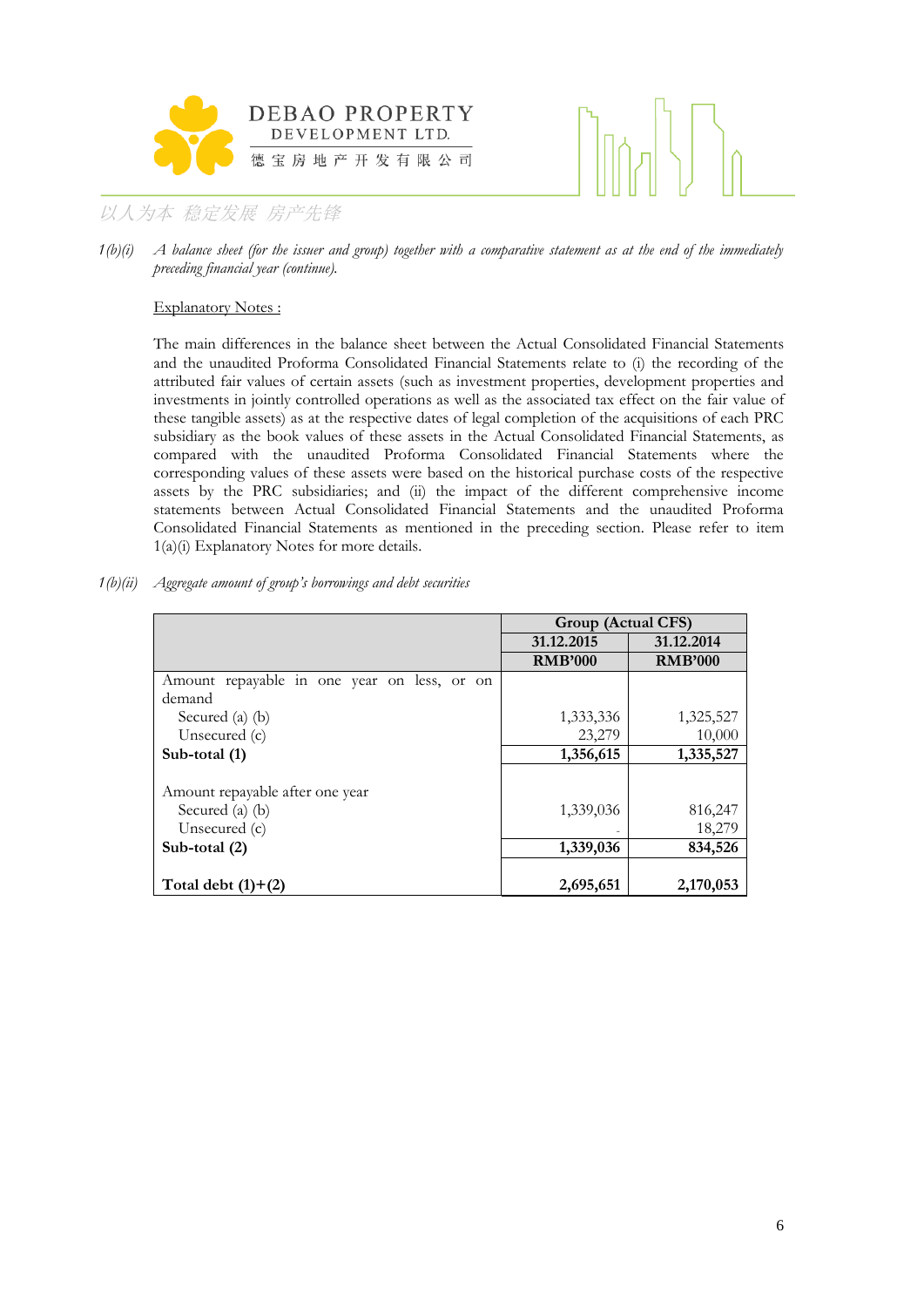

*1(b)(ii) Aggregate amount of group's borrowings and debt securities (continue)*

Notes:

#### **Bank loans**

(a) Bank loans amounting to RMB15,098,000 (2014: RMB38,546,000) with an interest rate of 6.55% (2014: 6.55%) per annum are repayable from the second half year of 2015 to 2019 and were secured by certain investment properties and land use rights as well as guaranteed by certain directors of the Group. The current portion of these loans amounted to RMB3,517,000 (2014: RMB7,249,000) and are repayable in twelve (12) months, while the non-current portion of these loans amounted to RMB11,581,000 (2014: RMB31,297,000).

Bank loan amounting to RMB Nil (2014: RMB45,000,000) with an interest rate of 8.40% (2014: 8.40%) per annum, has repaid in 2015, secured by land use rights of the Group.

Bank loan amounting to RMB 209,350,000 (2014: RMB129,500,000) with an interest rate of 4.85% to 5.35% (2014: 6%) per annum, are repayable in 2016, secured by certain land use rights and property of the Group and restricted cash and cash equivalents of RMB 120,000,000.

Bank loan amounting to RMB100,000,000 (2014: RMB100,000,000) with an interest rate of 7% (2014: 7%) per annum, are repayable in 2016 or repayable upon demand and were secured by certain land use rights of the Group.

Bank loan amounting to RMB69,300,000 (2014: RMB75,000,000) with an interest rate of 6.72% to 7% (2014: 6.72% to 7.80%) per annum, are repayable in 2016, secured by land use rights and investment properties of the Group.

Bank loan amounting to RMB Nil (2014: RMB58,000,000) with an interest rate of 6% to 6.30% (2014: 6% to 6.30%) per annum, has repaid in 2015, secured by land use rights of the Group.

Bank loan amounting to RMB Nil (2014: RMB27,000,000) with an interest rate of  $6\%$  (2014:  $6\%$ )per annum, has repaid in 2015, secured by land use rights and property of the Group.

Bank loan amounting to RMB Nil (2014: RMB72,500,000) with an interest rate of 6% to 6.15% (2014: 6% to 6.15%)per annum, has repaid in 2015, secured by land use rights of the Group.

Bank loan amounting to RMB Nil (2014: RMB10,000,000) with an interest rate of 6.15% (2014: 6.15%) per annum, has repaid in 2015.

Bank loan amounting to RMB38,000,000 (2014: RMB50,000,000) with an interest rate of 7% (2014: 7%) per annum, are repayable in 2016, secured by land use rights and investment property of the Group, as well as guaranteed by one director of the Group.

Bank loan amounting to RMB85,000,000 (2014: RMB85,000,000) bears an interest rate of 7% (2014: 7%) per annum, are repayable in 2016, secured by land use rights of the Group, as well as guaranteed by one director of the Group.

Bank loan amounting to RMB25,000,000 (2014: RMB30,000,000) bears an interest rate of 7.04% (2014: 7.8% to 8.28%) per annum, are repayable in 2016, secured by investment property of the Group.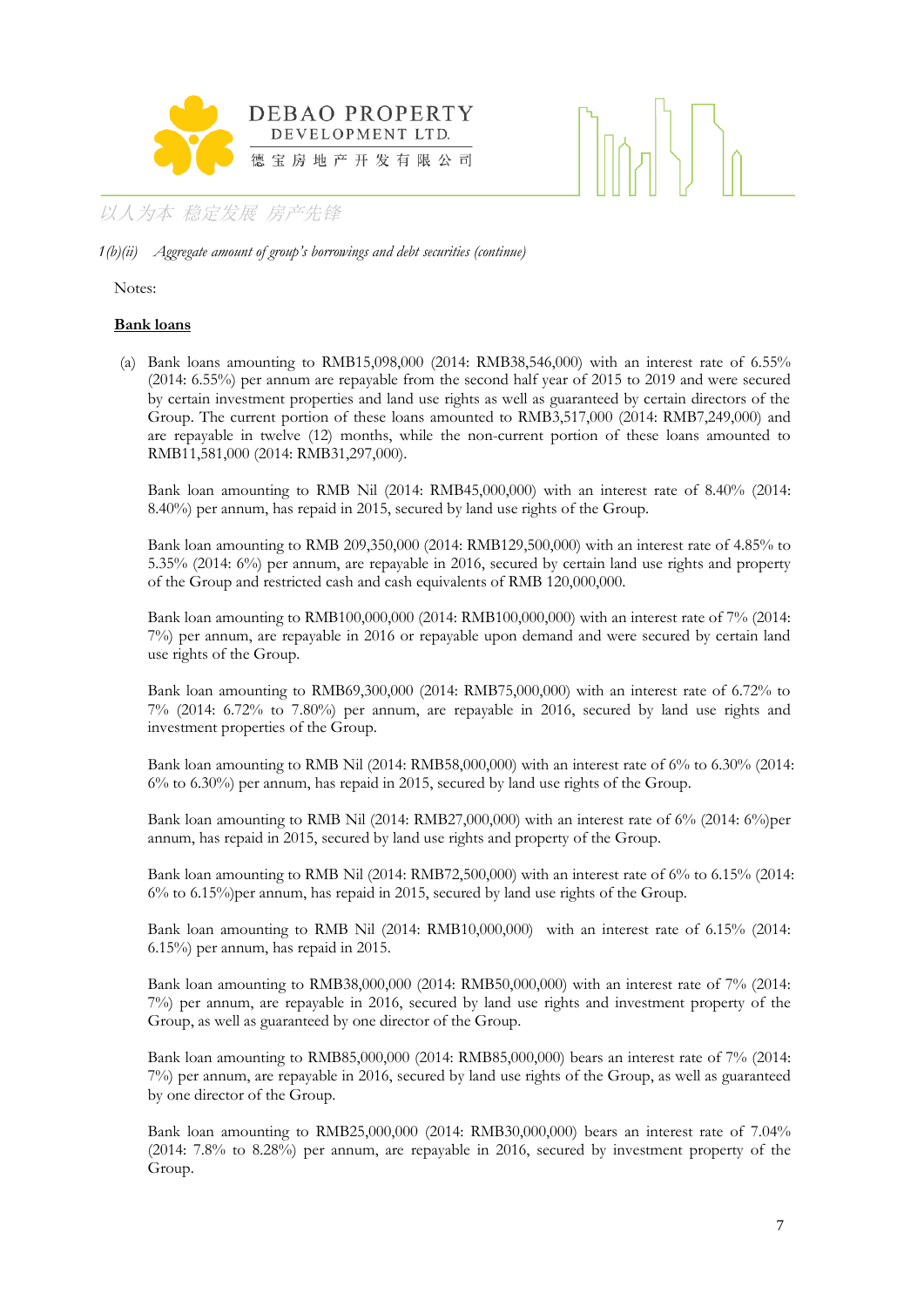



#### *1(b)(ii) Aggregate amount of group's borrowings and debt securities (continue)*

Bank loan amounting to RMB24,000,000 bears an interest rate of 8.5% per annum, are repayable in 2016, secured by property held for sales and restricted cash and cash equivalents of RMB7,200,000, and guaranteed by other subsidiaries of the Group.

Bank loan amounting to RMB22,238,000 bears an interest rate of 3.25% per annum, are repayable in 2016, secured by restricted cash and cash equivalents of RMB22,000,000.

Bank loan amounting to RMB32,600,000 bears an interest rate of 5.61% to 5.87% per annum, are repayable in 2016, secured by land use rights of the Group and restricted cash and cash equivalents of RMB4,000,000.

Bank loan amounting to RMB50,000,000 bears an interest rate of 5.87% per annum, are repayable in 2016, secured by investment property and restricted cash and cash equivalents of RMB15,000,000.

Bank loan amounting to RMB80,000,000 bears an interest rate of 6.75% per annum, are repayable in 2016, secured by land use rights of the Group.

Bank loan amounting to RMB186,541,000 bears an interest rate of 3.16% per annum, are repayable in 2016, secured by restricted cash and cash equivalents of RMB191,000,000.

#### **Other loans(secured)**

(a) Loans raised together with a contractor for a total of RMB116,574,000 (2014: RMB210,533,000) with an interest rates ranging from 7% to prime rate, repayable within one (1) to ten (10) years, secured by certain land use rights and an investment property of the Group as well as guaranteed by a director of the Group. RMB98,369,000 (2014: RMB183,704,000) has been advanced to the Group. The loans are repayable on demand.

Other loans amounting to RMB Nil (2014: RMB70,000,000) with an effective interest rate of approximately 14.50% (2014: 14.50%) per annum, has repaid in 2015 and secured by certain land use rights of the Group.

Other loan amounting to RMB60,000,000 (2014: RMB84,000,000) with an effective interest rate of approximately 15.80% (2014: 15.80%) per annum, repayable in 2016, secured by land use rights of the Group and guaranteed by a director of the Group. The current portion of these loans amounted to RMB60,000,000 (2014: RMB24,000,000) are repayable in twelve (12) months, while the non-current portion of these loans amounted to RMB Nil (2014: RMB60,000,000).

Other loan amounting to RMB49,200,000 (2014: RMB82,000,000) with an effective interest rate of approximately 14.54% (2014: 14.54%) per annum, repayable from the second half year of 2015 to 2016, secured by property held for sales of the Group.

Other loan amounting to RMB Nil (2014: RMB142,918,000) with an effective interest rate of approximately 5.23% (2014: 5.23%) per annum, has repaid in 2015.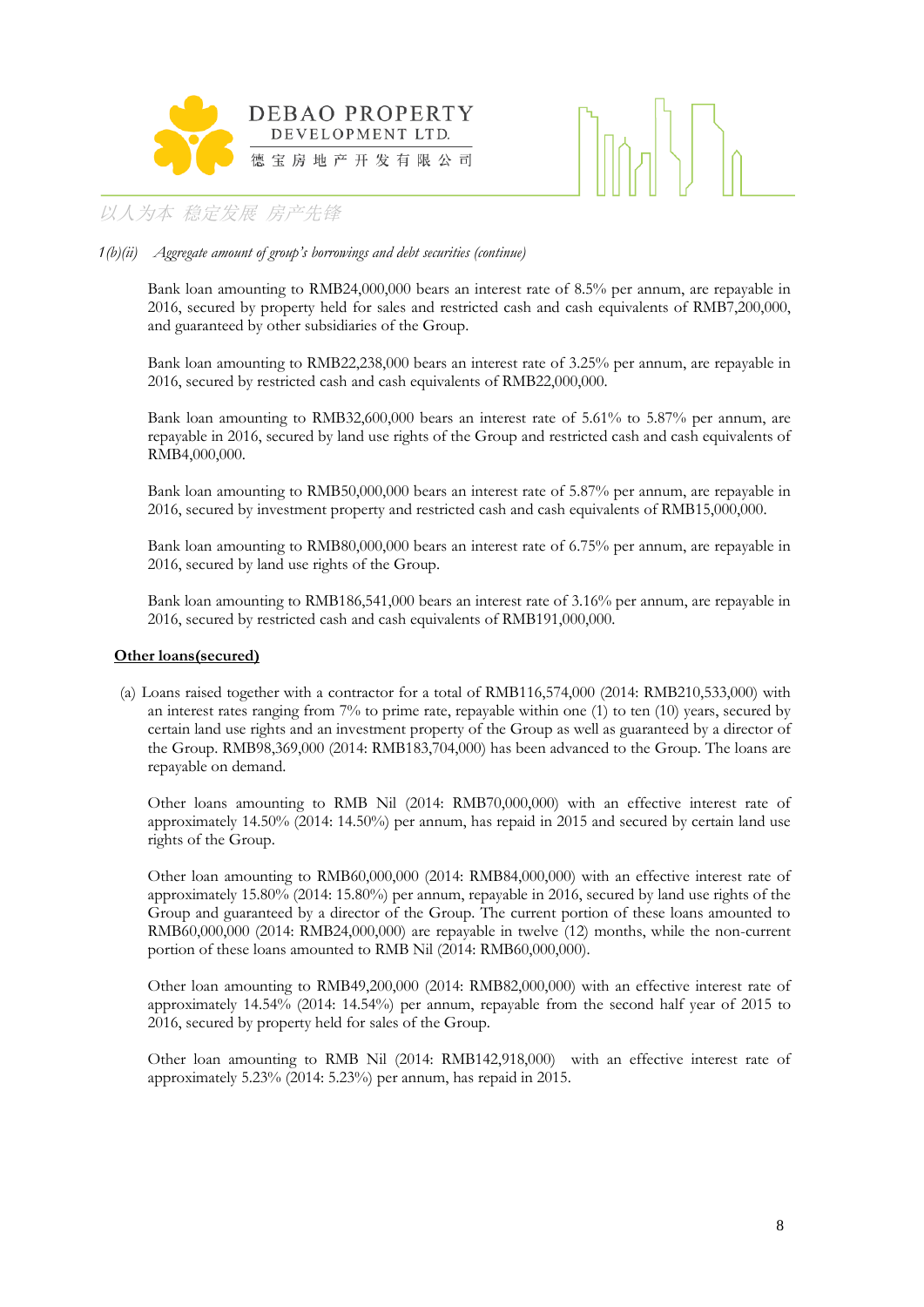

*1(b)(ii) Aggregate amount of group's borrowings and debt securities (continue)*

Other loan amounting to RMB384,000,000 (2014: RMB548,589,000) with an effective interest rate of approximately 12.70% (2014: 12.70%) per annum, repayable from 2016 to 2017, secured by land use rights and property under development of the Group. The current portion of these loans amounted to RMB54,859,000 (2014: RMB164,577,000) are repayable in twelve (12) months, while the noncurrent portion of these loans amounted to RMB329,141,000 (2014: RMB384,012,000).

Other loan amounting to RMB324,736,000 (2014: RMB310,017,000) with an effective interest rate of approximately 15% (2014: 15%) per annum, repayable in 2017, secured by a director of the Group and his shares in the Company (details please refer to our corporate announcement dated 8 April 2014).

Other loan amounting to RMB29,520,000 (2014: RMB10,000,000) with an effective interest rate of 36% (2014: 24%) per annum, are repayable in 2016, guaranteed by other subsidiary of the Group.

Other loan raised in 2015 amounting to RMB220,000,000 with an effective interest rate of approximately 14% per annum, repayable from the second half year of 2015 to 2018, secured by land use rights and investment property of the Group. The current portion of these loans amounted to RMB66,000,000 are repayable in twelve (12) months, while the non-current portion of these loans amounted to RMB154,000,000.

Other loan raised in 2015 amounting to RMB49,842,000 with an effective interest rate of 24% per annum, are repayable in 2016, guaranteed by other subsidiary of the Group.

Other loan raised in 2015 amounting to RMB519,578,000 with an effective interest rate of approximately 10% per annum, repayable in 2020, secured by other subsidiaries of the Group, as well as guaranteed by one director of the Group.

#### **Other loans(unsecured)**

(b) Other loan amounting to RMB18,279,000 (2014: RMB18,279,000) with an effective interest rate of 18% (2014: 18%) per annum, are repayable in 2016 and unsecured.

Other loan amounting to RMB5,000,000 with an effective interest rate of 24% per annum, are repayable in 2016 and unsecured.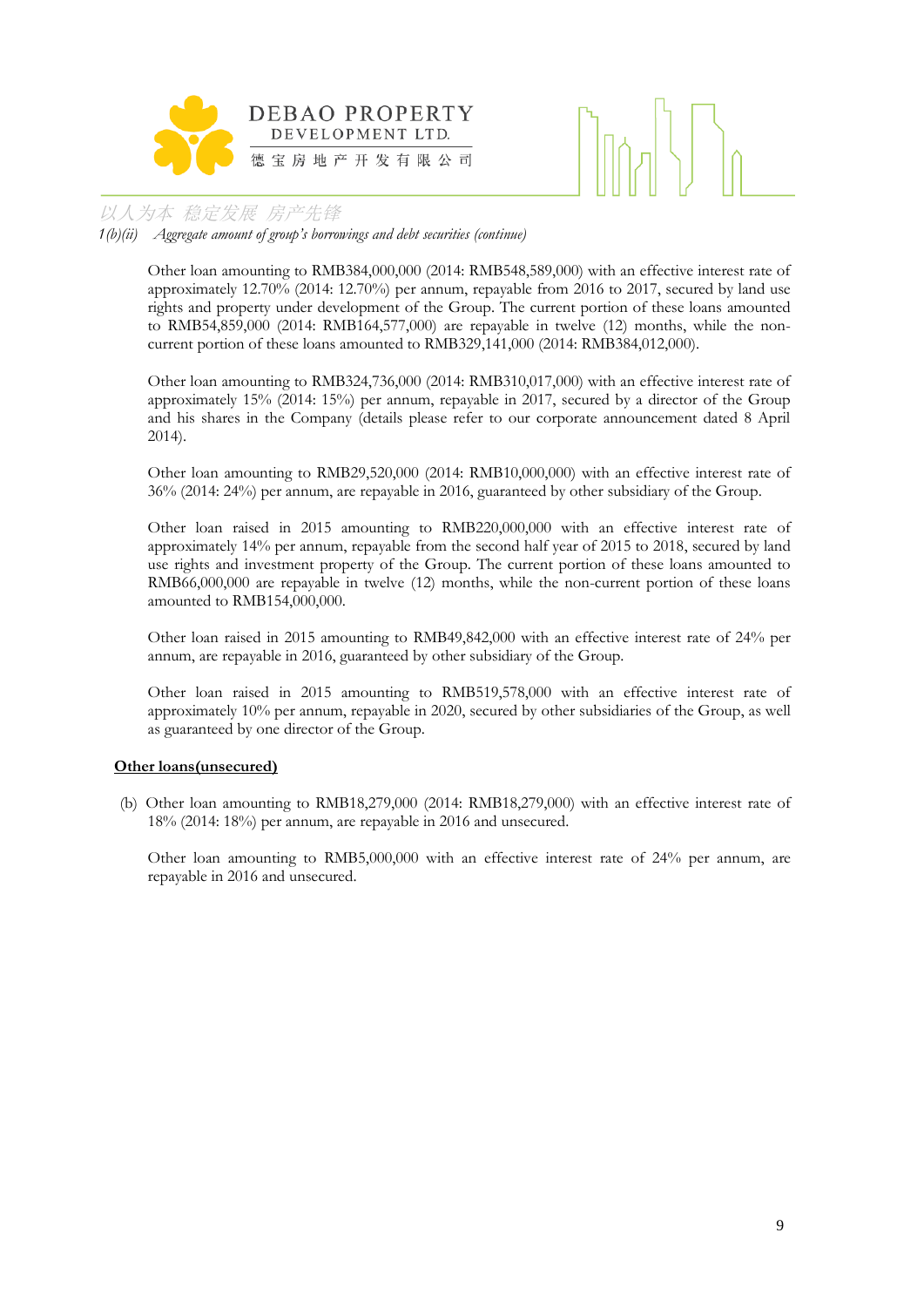



*1(c) A cashflow statement (for the group), together with a comparative statement for the corresponding period for the immediately preceding financial year.*

|                                                                                                                                                                                                                                                                                                 |                                            |                                                  | <b>Actual CFS</b>                                  |                                               |
|-------------------------------------------------------------------------------------------------------------------------------------------------------------------------------------------------------------------------------------------------------------------------------------------------|--------------------------------------------|--------------------------------------------------|----------------------------------------------------|-----------------------------------------------|
|                                                                                                                                                                                                                                                                                                 | 4Q2015                                     | 4Q2014                                           | 2015                                               | 2014                                          |
|                                                                                                                                                                                                                                                                                                 | <b>RMB'000</b>                             | <b>RMB'000</b>                                   | <b>RMB'000</b>                                     | <b>RMB'000</b>                                |
| Cash flows from operating activities                                                                                                                                                                                                                                                            |                                            |                                                  |                                                    |                                               |
| Profit before tax                                                                                                                                                                                                                                                                               | 251,060                                    | 577,833                                          | 102,845                                            | 503,514                                       |
| Adjustments for:                                                                                                                                                                                                                                                                                |                                            |                                                  |                                                    |                                               |
| Depreciation and amortisation                                                                                                                                                                                                                                                                   | 1,572                                      | 1,055                                            | 3,963                                              | 3,407                                         |
| Interest expense                                                                                                                                                                                                                                                                                | 23,898                                     | 46,713                                           | 142,967                                            | 122,607                                       |
| Interest income                                                                                                                                                                                                                                                                                 | (4,943)                                    | (9,183)                                          | (9,557)                                            | (11,769)                                      |
| Change of fair value of investment properties                                                                                                                                                                                                                                                   | (273, 745)                                 | (675, 674)                                       | (273, 745)                                         | (675, 674)                                    |
| Unrealised exchange loss                                                                                                                                                                                                                                                                        | 31,102                                     | 21,288                                           | 31,102                                             | 21,288                                        |
| Operating profit (loss) before working capital changes                                                                                                                                                                                                                                          | 28,944                                     | (37, 968)                                        | (2, 425)                                           | (36,627)                                      |
| Trade and other receivables                                                                                                                                                                                                                                                                     | (230, 553)                                 | 85,024                                           | (108, 819)                                         | (108, 135)                                    |
| Development properties                                                                                                                                                                                                                                                                          | (309, 101)                                 | (233, 436)                                       | (539, 541)                                         | (452, 647)                                    |
| Property held for sales                                                                                                                                                                                                                                                                         | 357,293                                    | 29,042                                           | 373,865                                            | 64,974                                        |
| Amount due from customers for contract work                                                                                                                                                                                                                                                     | 420                                        | (803)                                            | 857                                                | 10,405                                        |
| Inventories                                                                                                                                                                                                                                                                                     | (6)                                        | 49                                               | (15)                                               |                                               |
| Trade and other payables                                                                                                                                                                                                                                                                        | (151, 850)                                 | 307,564                                          | 279,359                                            | 369,158                                       |
| Amounts due to related parties                                                                                                                                                                                                                                                                  | (76, 816)                                  | 36,793                                           | (94, 483)                                          | 34,169                                        |
| Net cash (used in) from operations                                                                                                                                                                                                                                                              | (381, 669)                                 | 186,265                                          | (91,202)                                           | (118, 701)                                    |
| Interest paid                                                                                                                                                                                                                                                                                   | (64, 431)                                  | (151, 387)                                       | (272, 564)                                         | (239, 374)                                    |
| Interest received                                                                                                                                                                                                                                                                               | 4,943                                      | 9,147                                            | 9,557                                              | 11,733                                        |
| Income taxes paid                                                                                                                                                                                                                                                                               | (3,284)                                    | (11,073)                                         | (22,040)                                           | (50, 045)                                     |
| Net cash (used in) from operating activities                                                                                                                                                                                                                                                    | (444, 441)                                 | 32,952                                           | (376, 249)                                         | (396, 387)                                    |
| Cash flows from investing activities<br>Payment for purchase of defaulted loans from a bank<br>Addition in investment property<br>Purchases of properties, plant and equipment<br>Advance to joint venture<br>Repayment from joint venture<br>Disposal of other investment<br>Interest received | (117,617)<br>(658)<br>(17, 461)<br>186,900 | (67,000)<br>(2,640)<br>(763)<br>(235, 621)<br>36 | (160, 951)<br>(658)<br>(17, 461)<br>186,900<br>500 | (67,000)<br>(21, 550)<br>(2,625)<br>989<br>36 |
| Net cash from (used in) investing activities                                                                                                                                                                                                                                                    | 51,164                                     | (305, 988)                                       | 8,330                                              | (341, 717)                                    |
| Cash flows from financing activities                                                                                                                                                                                                                                                            |                                            |                                                  |                                                    |                                               |
| Amounts due from related parties                                                                                                                                                                                                                                                                | (5, 465)                                   | (1,300)                                          | (3,130)                                            | 1,764                                         |
| Fixed deposit                                                                                                                                                                                                                                                                                   | (42, 551)                                  | (166, 511)                                       | (76,989)                                           | (56,607)                                      |
| Dividend paid                                                                                                                                                                                                                                                                                   |                                            |                                                  | (12,061)                                           |                                               |
| Proceeds from bank and other loans                                                                                                                                                                                                                                                              | 19,297                                     | 110,605                                          | 1,289,169                                          | 1,277,454                                     |
| Repayment of bank and other loans                                                                                                                                                                                                                                                               | (1,896)                                    | (82,879)                                         | (778,290)                                          | (484, 726)                                    |
| Net cash (used in) from financing activities                                                                                                                                                                                                                                                    | (30, 615)                                  | (140, 085)                                       | 418,699                                            | 737,885                                       |
| Net (decrease) increase in cash and cash equivalents                                                                                                                                                                                                                                            | (423,892)                                  | (413, 121)                                       | 50,780                                             | (219)                                         |
|                                                                                                                                                                                                                                                                                                 | 614,931                                    | 552,794                                          | 140,322                                            |                                               |
| Cash and cash equivalents at the beginning of the periods                                                                                                                                                                                                                                       |                                            |                                                  |                                                    | 141,223                                       |
| Effects of exchange rate changes on the balance of                                                                                                                                                                                                                                              |                                            |                                                  |                                                    |                                               |
| cash held in foreign currency                                                                                                                                                                                                                                                                   | (13,615)                                   | 649                                              | (13,678)                                           | (682)                                         |
| Cash and cash equivalents at the end of the periods                                                                                                                                                                                                                                             | 177,424                                    | 140,322                                          | 177,424                                            | 140,322                                       |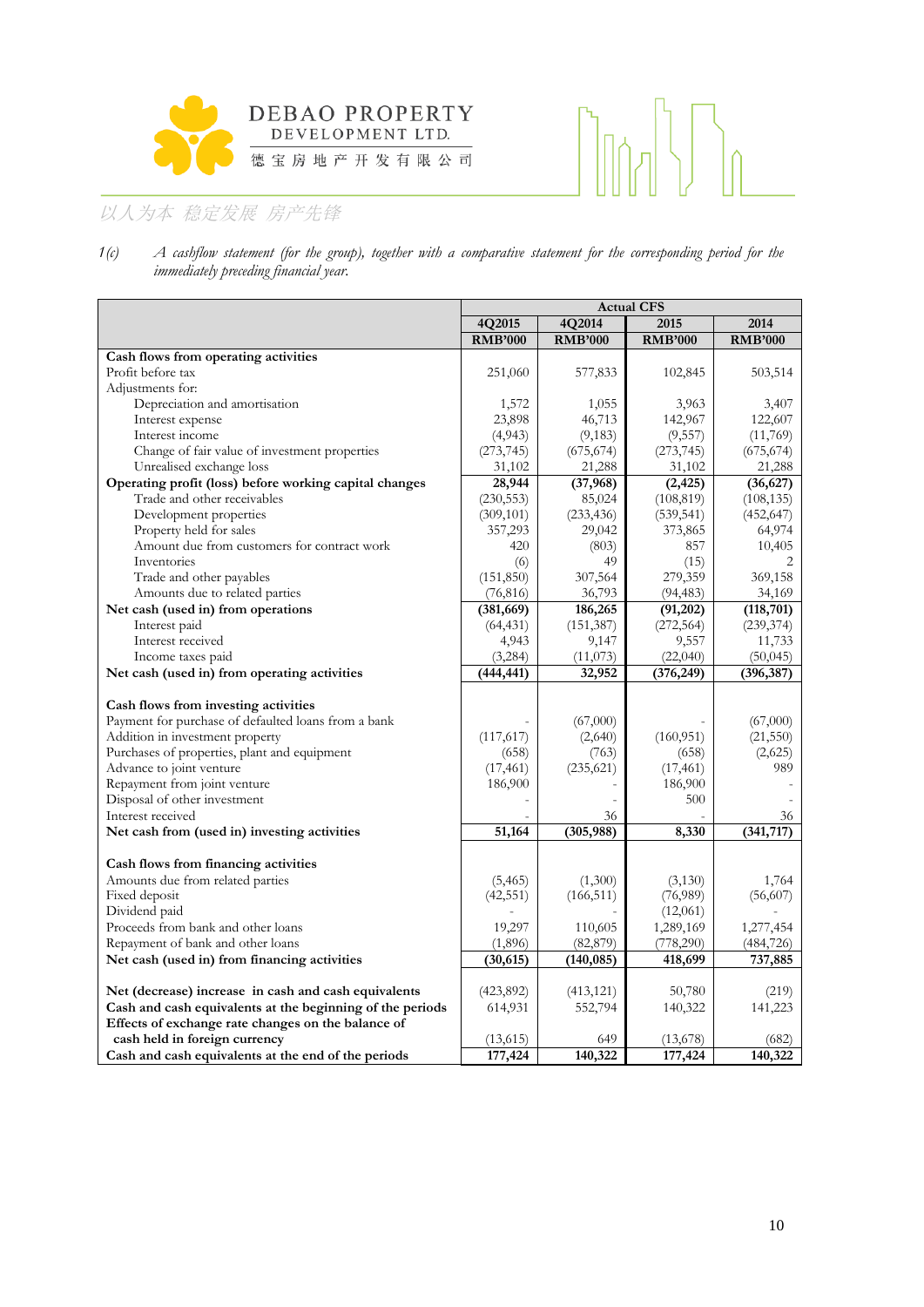



*1(c) A cashflow statement (for the group), together with a comparative statement for the corresponding period for the immediately preceding financial year (continue).*

|                                                                                                                                                                                                                                                                            | Proforma CFS                               |                                            |                                                    |                                         |  |  |  |
|----------------------------------------------------------------------------------------------------------------------------------------------------------------------------------------------------------------------------------------------------------------------------|--------------------------------------------|--------------------------------------------|----------------------------------------------------|-----------------------------------------|--|--|--|
|                                                                                                                                                                                                                                                                            | 4Q2015                                     | 4Q2014                                     | 2015                                               | 2014                                    |  |  |  |
|                                                                                                                                                                                                                                                                            | <b>RMB'000</b>                             | <b>RMB'000</b>                             | <b>RMB'000</b>                                     | <b>RMB'000</b>                          |  |  |  |
| Cash flows from operating activities                                                                                                                                                                                                                                       |                                            |                                            |                                                    |                                         |  |  |  |
| Profit before tax                                                                                                                                                                                                                                                          | 261,617                                    | 579,385                                    | 114,206                                            | 507,104                                 |  |  |  |
| Adjustments for:                                                                                                                                                                                                                                                           |                                            |                                            |                                                    |                                         |  |  |  |
| Depreciation and amortisation                                                                                                                                                                                                                                              | 1,515                                      | 998                                        | 3,737                                              | 3,181                                   |  |  |  |
| Interest expense                                                                                                                                                                                                                                                           | 23,898                                     | 46,713                                     | 142,967                                            | 122,607                                 |  |  |  |
| Interest income                                                                                                                                                                                                                                                            | (4,943)                                    | (9, 183)                                   | (9, 557)                                           | (11,769)                                |  |  |  |
| Change of fair value of investment properties                                                                                                                                                                                                                              | (273, 745)                                 | (675, 674)                                 | (273, 745)                                         | (675, 674)                              |  |  |  |
| Unrealised exchange loss                                                                                                                                                                                                                                                   | 31,102                                     | 21,288                                     | 31,102                                             | 21,288                                  |  |  |  |
| Operating profit (loss) before working capital changes                                                                                                                                                                                                                     | 39,444                                     | (36, 473)                                  | 8,710                                              | (33,263)                                |  |  |  |
| Trade and other receivables                                                                                                                                                                                                                                                | (230, 553)                                 | 85,024                                     | (108, 819)                                         | (108, 135)                              |  |  |  |
| Development properties                                                                                                                                                                                                                                                     | (319, 434)                                 | (237,007)                                  | (550, 318)                                         | (457, 531)                              |  |  |  |
| Property held for sales                                                                                                                                                                                                                                                    | 357,126                                    | 31,118                                     | 373,507                                            | 66,494                                  |  |  |  |
| Amount due from customers for contract work                                                                                                                                                                                                                                | 420                                        | (803)                                      | 857                                                | 10,405                                  |  |  |  |
| Inventories                                                                                                                                                                                                                                                                | (6)                                        | 49                                         | (15)                                               |                                         |  |  |  |
| Trade and other payables                                                                                                                                                                                                                                                   | (151, 850)                                 | 307,564                                    | 279,359                                            | 369,158                                 |  |  |  |
| Amounts due to related parties                                                                                                                                                                                                                                             | (76, 816)                                  | 36,793                                     | (94, 483)                                          | 34,169                                  |  |  |  |
| Net cash from (used in) operations                                                                                                                                                                                                                                         | (381, 669)                                 | 186,265                                    | (91, 202)                                          | (118, 701)                              |  |  |  |
| Interest paid                                                                                                                                                                                                                                                              | (64, 431)                                  | (151, 387)                                 | (272, 564)                                         | (239, 374)                              |  |  |  |
| Interest received                                                                                                                                                                                                                                                          | 4,943                                      | 9,147                                      | 9,557                                              | 11,733                                  |  |  |  |
| Income taxes paid                                                                                                                                                                                                                                                          | (3,284)                                    | (11,073)                                   | (22,040)                                           | (50, 045)                               |  |  |  |
| Net cash (used in) from operating activities                                                                                                                                                                                                                               | (444, 441)                                 | 32,952                                     | (376, 249)                                         | (396, 387)                              |  |  |  |
| Cash flows from investing activities<br>Payment for purchase of defaulted loans from a bank<br>Addition in investment property<br>Purchases of properties, plant and equipment<br>Advance to joint venture<br>Repayment from joint venture<br>Disposal of other investment | (117,617)<br>(658)<br>(17, 461)<br>186,900 | (67,000)<br>(2,640)<br>(763)<br>(235, 621) | (160, 951)<br>(658)<br>(17, 461)<br>186,900<br>500 | (67,000)<br>(21, 550)<br>(2,625)<br>989 |  |  |  |
| Interest received                                                                                                                                                                                                                                                          |                                            | 36                                         |                                                    | 36                                      |  |  |  |
| Net cash from (used in) investing activities                                                                                                                                                                                                                               | 51,164                                     | (305, 988)                                 | 8,330                                              | (341,717)                               |  |  |  |
|                                                                                                                                                                                                                                                                            |                                            |                                            |                                                    |                                         |  |  |  |
| Cash flows from financing activities<br>Amounts due from related parties                                                                                                                                                                                                   | (5, 465)                                   | (1,300)                                    | (3,130)                                            | 1,764                                   |  |  |  |
| Fixed deposit                                                                                                                                                                                                                                                              | (42, 551)                                  | (166, 511)                                 | (76,989)                                           | (56,607)                                |  |  |  |
| Dividend paid                                                                                                                                                                                                                                                              |                                            |                                            | (12,061)                                           |                                         |  |  |  |
| Proceeds from bank and other loans                                                                                                                                                                                                                                         | 19,297                                     | 110,605                                    | 1,289,169                                          |                                         |  |  |  |
|                                                                                                                                                                                                                                                                            |                                            |                                            |                                                    | 1,277,454                               |  |  |  |
| Repayment of bank and other loans                                                                                                                                                                                                                                          | (1,896)<br>(30, 615)                       | (82, 879)                                  | (778,290)                                          | (484, 726)                              |  |  |  |
| Net cash (used in) from financing activities                                                                                                                                                                                                                               |                                            | (140, 085)                                 | 418,699                                            | 737,885                                 |  |  |  |
| Net (decrease) increase in cash and cash equivalents                                                                                                                                                                                                                       | (423,892)                                  | (413, 121)                                 | 50,780                                             | (219)                                   |  |  |  |
| Cash and cash equivalents at the beginning of the periods                                                                                                                                                                                                                  | 614,931                                    | 552,794                                    | 140,322                                            | 141,223                                 |  |  |  |
| Effects of exchange rate changes on the balance of                                                                                                                                                                                                                         |                                            |                                            |                                                    |                                         |  |  |  |
| cash held in foreign currency                                                                                                                                                                                                                                              | (13,615)                                   | 649                                        | (13,678)                                           | (682)                                   |  |  |  |
| Cash and cash equivalents at the end of the periods                                                                                                                                                                                                                        | 177,424                                    | 140,322                                    | 177, 424                                           | 140,322                                 |  |  |  |
|                                                                                                                                                                                                                                                                            |                                            |                                            |                                                    |                                         |  |  |  |

#### Explanatory Notes:

Notwithstanding the fair value adjustments to the cost of property development sales of our existing development properties during our Restructuring Exercise, such fair value adjustments does not affect the operating cash flows from existing development properties.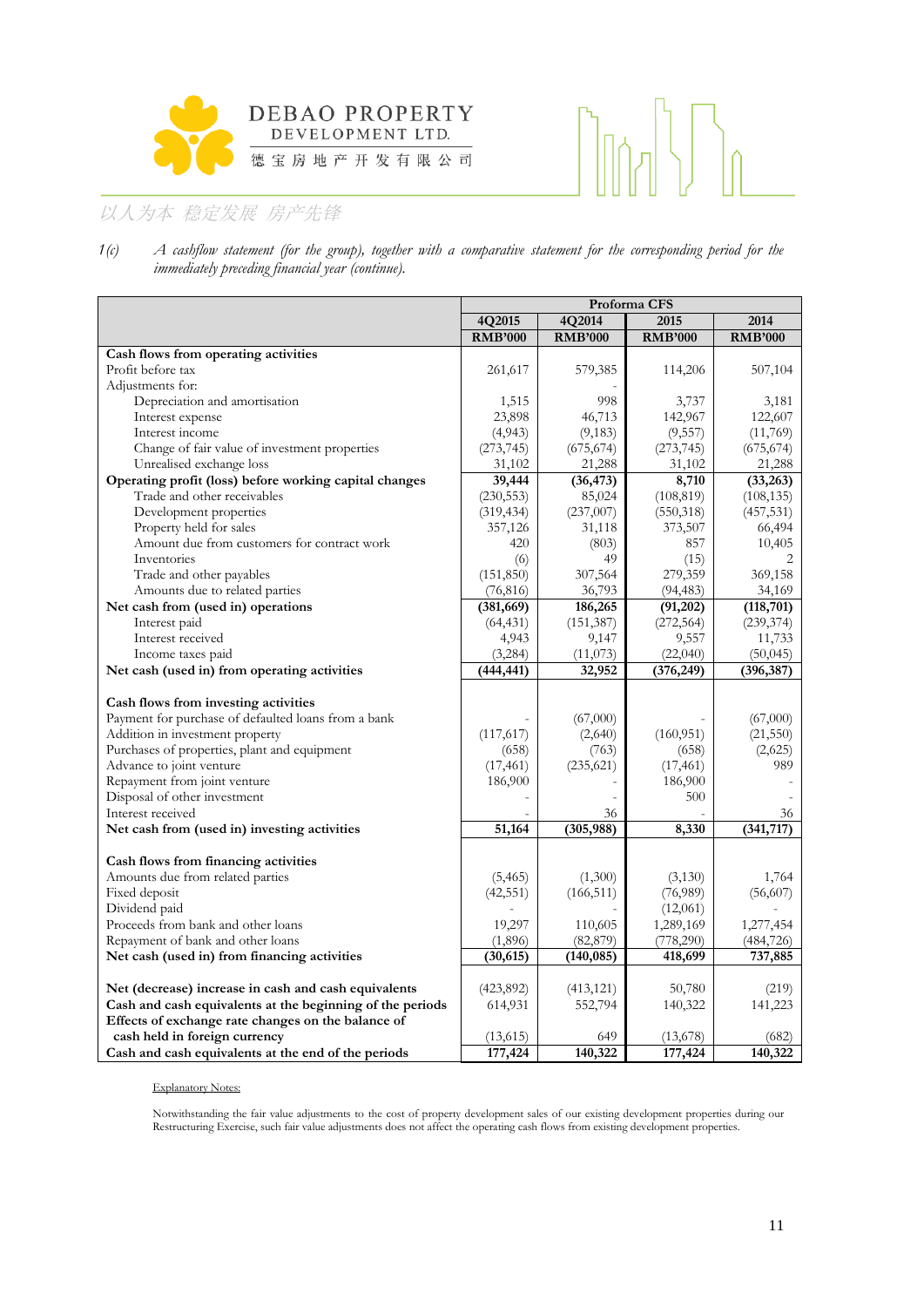



*1(d)(i) A statement (for the issuer and group) showing either (i) all changes in equity or (ii) changes in equity other than those arising from capitalisation issues and distributions to shareholders, together with a comparative statement for the corresponding period of the immediately preceding financial year.*

|                                                                                                                 | Group - Actual CFS                         |                                        |                                          |                                        |                                      |                                          |                                                                          |                                                    |                                   |  |  |
|-----------------------------------------------------------------------------------------------------------------|--------------------------------------------|----------------------------------------|------------------------------------------|----------------------------------------|--------------------------------------|------------------------------------------|--------------------------------------------------------------------------|----------------------------------------------------|-----------------------------------|--|--|
|                                                                                                                 | <b>Issued</b><br>Capital<br><b>RMB'000</b> | Retained<br>Earnings<br><b>RMB'000</b> | Translation<br>Reserve<br><b>RMB'000</b> | Statutory<br>Reserve<br><b>RMB'000</b> | Capital<br>Reserve<br><b>RMB'000</b> | Revaluation<br>Reserve<br><b>RMB'000</b> | Attributable to<br>equity holders<br>of the<br>Company<br><b>RMB'000</b> | Non-<br>Controlling<br>Interests<br><b>RMB'000</b> | Total<br><b>RMB'000</b>           |  |  |
| Balance as at 1 January 2014                                                                                    | 909,831                                    | 285,279                                | 1,821                                    | 23,887                                 | 396                                  | 17,788                                   | 1,239,002                                                                | 25,519                                             | 1,264,521                         |  |  |
| Total comprehensive (loss) profit for the period                                                                |                                            | (5,812)                                | 1,752                                    |                                        |                                      |                                          | (4,060)                                                                  | (3,996)                                            | (8,056)                           |  |  |
| Balance as at 31 March 2014                                                                                     | 909,831                                    | 279,467                                | 3,573                                    | 23,887                                 | 396                                  | 17,788                                   | 1,234,942                                                                | 21,523                                             | 1,256,465                         |  |  |
| Total comprehensive (loss) profit for the period<br>Balance as at 30 June 2014                                  | 909,831                                    | (30,792)<br>248,675                    | 862<br>4,435                             | 23,887                                 | 396                                  | 17,788                                   | (29,930)<br>1,205,012                                                    | (1,984)<br>19,539                                  | (31, 914)<br>1,224,551            |  |  |
| Total comprehensive (loss) profit for the period                                                                |                                            | (33,297)                               | 1,819                                    |                                        |                                      |                                          | (31, 478)                                                                | (2,821)                                            | (34,299)                          |  |  |
| Balance as at 30 September 2014                                                                                 | 909,831                                    | 215,378                                | 6,254                                    | 23,887                                 | 396                                  | 17,788                                   | 1,173,534                                                                | 16,718                                             | 1,190,252                         |  |  |
|                                                                                                                 |                                            |                                        |                                          |                                        |                                      |                                          |                                                                          |                                                    |                                   |  |  |
| Total comprehensive (loss) profit for the period                                                                |                                            | 184,787                                | 11,000                                   |                                        |                                      |                                          | 195,787                                                                  | 215,669                                            | 411,456                           |  |  |
| Balance as at 31 December 2014                                                                                  | 909,831                                    | 400,165                                | 17,254                                   | 23,887                                 | 396                                  | 17,788                                   | 1,369,321                                                                | 232,387                                            | 1,601,708                         |  |  |
| Balance as at 1 January 2015<br>Total comprehensive (loss) profit for the period<br>Balance as at 31 March 2015 | 909,831<br>909,831                         | 400,165<br>(35, 235)<br>364,930        | 17,254<br>16,061<br>33,315               | 23,887<br>23,887                       | 396<br>396                           | 17,788<br>17,788                         | 1,369,321<br>(4,060)<br>1,234,942                                        | 232,387<br>(3,996)<br>21,523                       | 1,601,708<br>(8,056)<br>1,256,465 |  |  |
| Total comprehensive (loss) profit for the period                                                                |                                            | (28,509)                               | (11, 964)                                |                                        |                                      |                                          | (40, 473)                                                                | (7, 792)                                           | (48, 265)                         |  |  |
| Dividend distribution                                                                                           |                                            | (12,061)                               |                                          |                                        |                                      |                                          | (12,061)                                                                 |                                                    | (12,061)                          |  |  |
| Balance as at 30 June 2015                                                                                      | 909,831                                    | 324,360                                | 21,351                                   | 23,887                                 | 396                                  | 17,788                                   | 1,297,613                                                                | 216,021                                            | 1,513,634                         |  |  |
| Total comprehensive (loss) profit for the period<br>Balance as at 30 September 2015                             | 909,831                                    | (78, 274)<br>246,086                   | 10,533<br>31,884                         | 23,887                                 | 396                                  | 17,788                                   | (67, 741)<br>1,229,872                                                   | 7,777<br>223,798                                   | (59, 964)<br>1,453,670            |  |  |
| Total comprehensive (loss) profit for the period<br>Purchasing shares of subsidiary from MI                     |                                            | 176,309                                | (4, 868)                                 |                                        | 86,328                               |                                          | 171,441<br>86,328                                                        | 449<br>(213,681)                                   | 171,890<br>(127, 353)             |  |  |
| Balance as at 31 December 2015                                                                                  | 909,831                                    | 422,395                                | 27,016                                   | 23,887                                 | 86,724                               | 17,788                                   | 1,487,641                                                                | 10,566                                             | 1,498,207                         |  |  |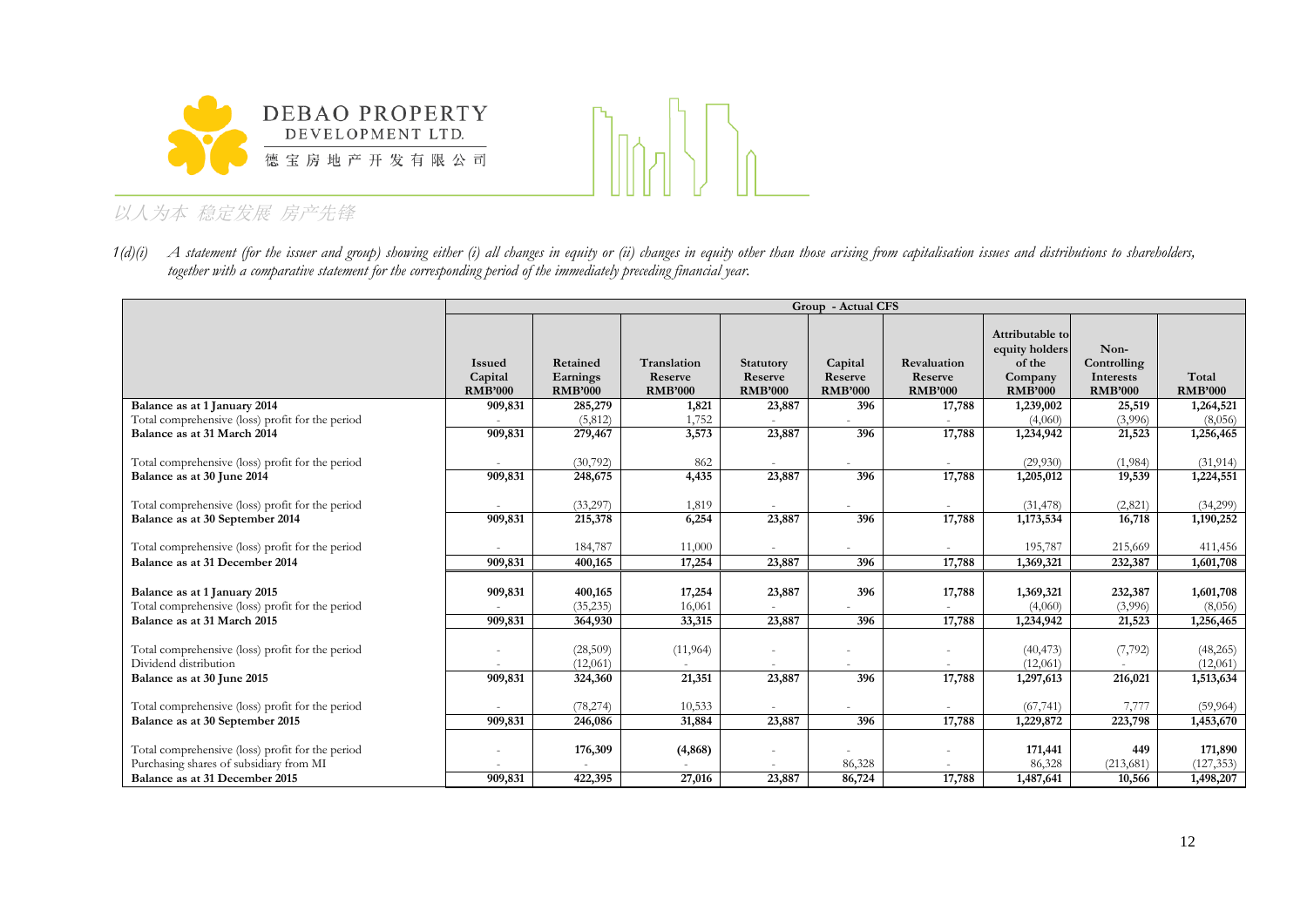



 $1(d)(i)$  A statement (for the issuer and group) showing either (i) all changes in equity or (ii) changes in equity other than those arising from capitalisation issues and distributions to shareholders, *together with a comparative statement for the corresponding period of the immediately preceding financial year (continue).*

|                                                                                  | Group - Proforma CFS                       |                                        |                                          |                                       |                                               |                                      |                                          |                                                                       |                                                    |                         |  |
|----------------------------------------------------------------------------------|--------------------------------------------|----------------------------------------|------------------------------------------|---------------------------------------|-----------------------------------------------|--------------------------------------|------------------------------------------|-----------------------------------------------------------------------|----------------------------------------------------|-------------------------|--|
|                                                                                  | <b>Issued</b><br>Capital<br><b>RMB'000</b> | Retained<br>Earnings<br><b>RMB'000</b> | Translation<br>Reserve<br><b>RMB'000</b> | Proforma<br>Reserve<br><b>RMB'000</b> | <b>Statutory</b><br>Reserve<br><b>RMB'000</b> | Capital<br>Reserve<br><b>RMB'000</b> | Revaluation<br>Reserve<br><b>RMB'000</b> | Attributable to<br>equity holders<br>of the Company<br><b>RMB'000</b> | Non-<br>Controlling<br>Interests<br><b>RMB'000</b> | Total<br><b>RMB'000</b> |  |
| Balance as at 1 January 2014                                                     | 909,831                                    | 206,905                                | 1,821                                    | (148, 414)                            | 31,442                                        | 396                                  | 21,707                                   | 1,023,688                                                             | 25,519                                             | 1,049,207               |  |
| Total comprehensive (loss) profit for the period                                 |                                            | (4,935)                                | 1,752                                    |                                       |                                               |                                      |                                          | (3, 183)                                                              | (3,996)                                            | (7,179)                 |  |
| Balance as at 31 March 2014                                                      | 909,831                                    | 201,970                                | 3,573                                    | (148, 414)                            | 31,442                                        | 396                                  | 21,707                                   | 1,020,505                                                             | 21,523                                             | 1,042,028               |  |
| Total comprehensive (loss) profit for the period                                 |                                            | (30,671)                               | 862                                      |                                       |                                               |                                      |                                          | (29,809)                                                              | (1,984)                                            | (31,793)                |  |
| Balance as at 30 June 2014                                                       | 909,831                                    | 171,299                                | 4,435                                    | (148, 414)                            | 31,442                                        | 396                                  | 21,707                                   | 990,696                                                               | 19,539                                             | 1,010,235               |  |
| Total comprehensive (loss) profit for the period                                 |                                            | (32,740)                               | 1,819                                    |                                       |                                               |                                      |                                          | (30, 921)                                                             | (2,821)                                            | (33, 742)               |  |
| Balance as at 30 September 2014                                                  | 909,831                                    | 138,559                                | 6,254                                    | (148, 414)                            | 31,442                                        | 396                                  | 21,707                                   | 959,775                                                               | 16,718                                             | 976,493                 |  |
| Total comprehensive (loss) profit for the period                                 |                                            | 185,950                                | 11,000                                   |                                       |                                               |                                      |                                          | 196,950                                                               | 215,669                                            | 412,619                 |  |
| Balance as at 31 December 2014                                                   | 909,831                                    | 324,509                                | 17,254                                   | (148, 414)                            | 31,442                                        | 396                                  | 21,707                                   | 1,156,725                                                             | 232,387                                            | 1,389,112               |  |
| Balance as at 1 January 2014<br>Total comprehensive (loss) profit for the period | 909,831                                    | 324,509<br>(35,050)                    | 17,254<br>16,061                         | (148, 414)                            | 31,442                                        | 396                                  | 21,707                                   | 1,156,725<br>(18,989)                                                 | 232,387<br>(8,574)                                 | 1,389,112<br>(27, 563)  |  |
| Balance as at 31 March 2014                                                      | 909,831                                    | 289,459                                | 33,315                                   | (148, 414)                            | 31,442                                        | 396                                  | 21,707                                   | 1,137,736                                                             | 223,813                                            | 1,361,549               |  |
| Total comprehensive (loss) profit for the period<br>Dividend distribution        |                                            | (28, 396)                              | (11, 964)                                |                                       | ٠                                             |                                      |                                          | (40,360)                                                              | (7, 792)                                           | (48, 152)               |  |
|                                                                                  |                                            | (12,061)                               | 21,351                                   |                                       | 31,442                                        | 396                                  |                                          | (12,061)                                                              |                                                    | (12,061)                |  |
| Balance as at 30 June 2014                                                       | 909,831                                    | 249,002                                |                                          | (148, 414)                            |                                               |                                      | 21,707                                   | 1,085,315                                                             | 216,021                                            | 1,301,336               |  |
| Total comprehensive (loss) profit for the period                                 |                                            | (77,969)                               | 10,533                                   |                                       |                                               |                                      |                                          | (67, 436)                                                             | 7,777                                              | (59,659)                |  |
| Balance as at 30 September 2014                                                  | 909,831                                    | 171,033                                | 31,884                                   | (148, 414)                            | 31,442                                        | 396                                  | 21,707                                   | 1,017,879                                                             | 223,798                                            | 1,241,677               |  |
| Total comprehensive (loss) profit for the period                                 |                                            | 184,277                                | (4, 868)                                 |                                       |                                               |                                      | ٠                                        | 179,409                                                               | 449                                                | 179,858                 |  |
| Purchasing shares of subsidiary from MI                                          |                                            | 355,310                                |                                          |                                       |                                               | 86,328                               |                                          | 86,328                                                                | (213, 681)                                         | (127, 353)              |  |
| Balance as at 31 December 2014                                                   | 909,831                                    |                                        | 27,016                                   | (148, 414)                            | 31,442                                        | 86,724                               | 21,707                                   | 1,283,616                                                             | 10,566                                             | 1,294,182               |  |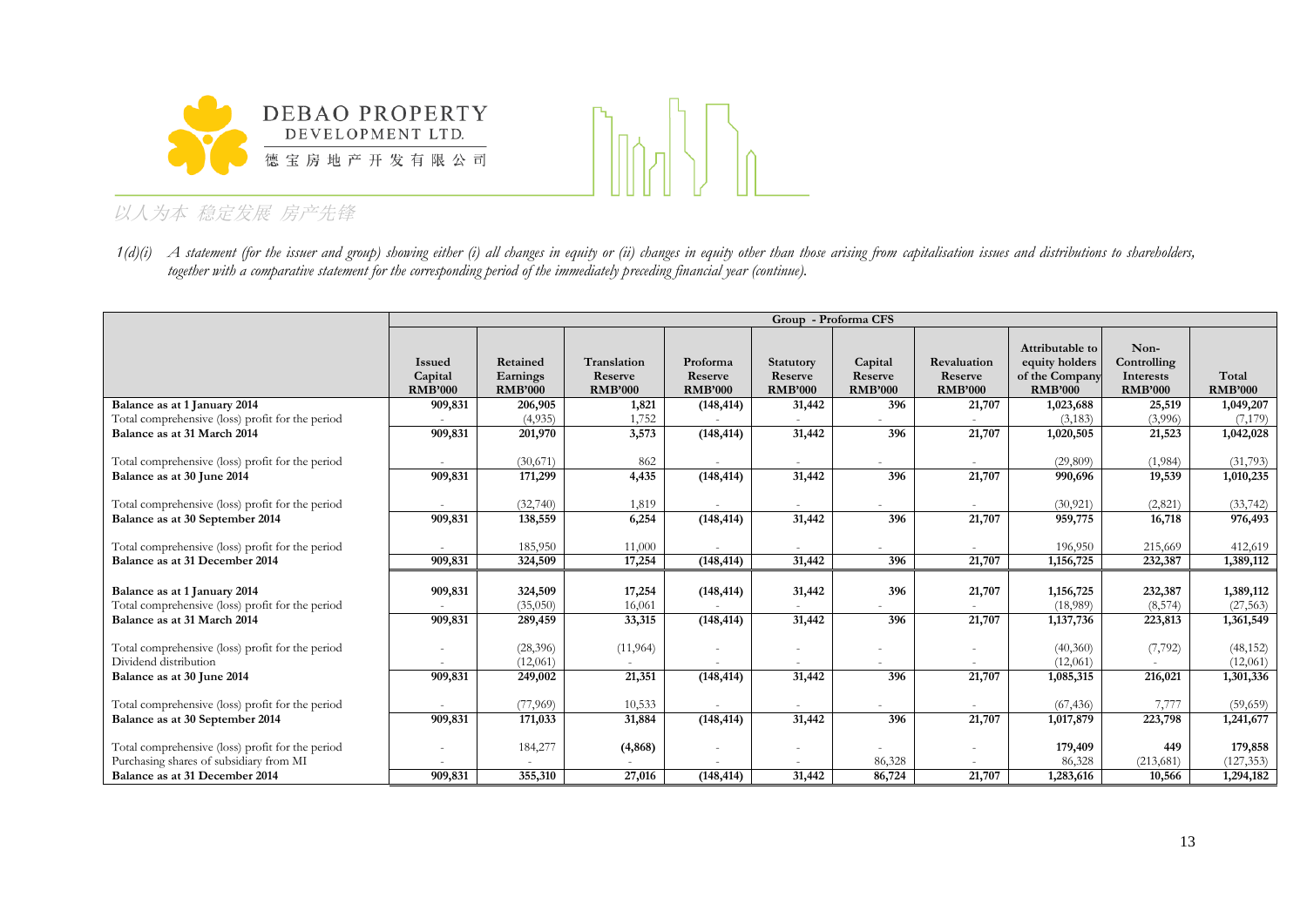



*1(d)(i) A statement (for the issuer and group) showing either (i) all changes in equity or (ii) changes in equity other than those arising from capitalisation issues and distributions to shareholders, together with a comparative statement for the corresponding period of the immediately preceding financial year (continue).*

|                                               |                | Company        |                |                |
|-----------------------------------------------|----------------|----------------|----------------|----------------|
|                                               | Share capital  | Accumulated    | Translation    | Total          |
|                                               |                | losses         | reserve        |                |
|                                               | <b>RMB'000</b> | <b>RMB'000</b> | <b>RMB'000</b> | <b>RMB'000</b> |
|                                               |                |                |                |                |
| Balance as at 1 January 2014                  | 909,831        | (245, 208)     | (12, 429)      | 652,194        |
|                                               |                |                |                |                |
| Total comprehensive loss profit               |                |                | 21,186         | 19,767         |
| for the period                                |                | (1, 419)       |                |                |
| Balance as at 31 March 2014                   | 909,831        | (246, 627)     | 8,757          | 671,961        |
| Total comprehensive loss profit               |                |                |                |                |
| for the period                                |                | (1,560)        | 9              | (1, 551)       |
| Balance as at 30 June 2014                    | 909,831        | (248, 187)     | 8,766          | 670,410        |
|                                               |                |                |                |                |
| Total comprehensive loss for the              |                | (1, 438)       | (14, 824)      | (16,262)       |
| period                                        |                |                |                |                |
| Balance as at 30 September 2014               | 909,831        | (249, 625)     | (6,058)        | 654,148        |
|                                               |                |                |                |                |
| Total comprehensive loss for the              |                | (3,201)        | (18,297)       | (21, 498)      |
| period<br>Balance as at 31 December 2014      | 909,831        | (252, 826)     | (24, 355)      | 632,650        |
|                                               |                |                |                |                |
|                                               |                |                |                |                |
| Balance as at 1 January 2015                  | 909,831        | (252, 826)     | (24, 355)      | 632,650        |
|                                               |                |                |                |                |
| Total comprehensive loss profit               |                | (1,058)        | (25, 264)      | (26, 322)      |
| for the period<br>Balance as at 31 March 2015 | 909,831        | (253, 884)     | (49, 619)      | 606,328        |
|                                               |                |                |                |                |
| Total comprehensive loss profit               |                |                |                |                |
| for the period                                |                | (1,661)        | 13,796         | 12,135         |
| Dividend distribution                         |                | (12,061)       |                | (12,061)       |
| Balance as at 30 June 2015                    | 909,831        | (267, 606)     | (35, 823)      | 606,402        |
|                                               |                |                |                |                |
| Total comprehensive loss for the              |                | (1,205)        | (19, 394)      | (20, 599)      |
| period                                        |                |                |                |                |
| Balance as at 30 September 2015               | 909,831        | (268, 811)     | (55, 217)      | 585,803        |
|                                               |                |                |                |                |
| Total comprehensive loss for the              |                | (18,036)       | 17,617         | (419)          |
| period<br>Balance as at 31 December 2015      | 909,831        | (286, 847)     | (37,600)       | 585,384        |
|                                               |                |                |                |                |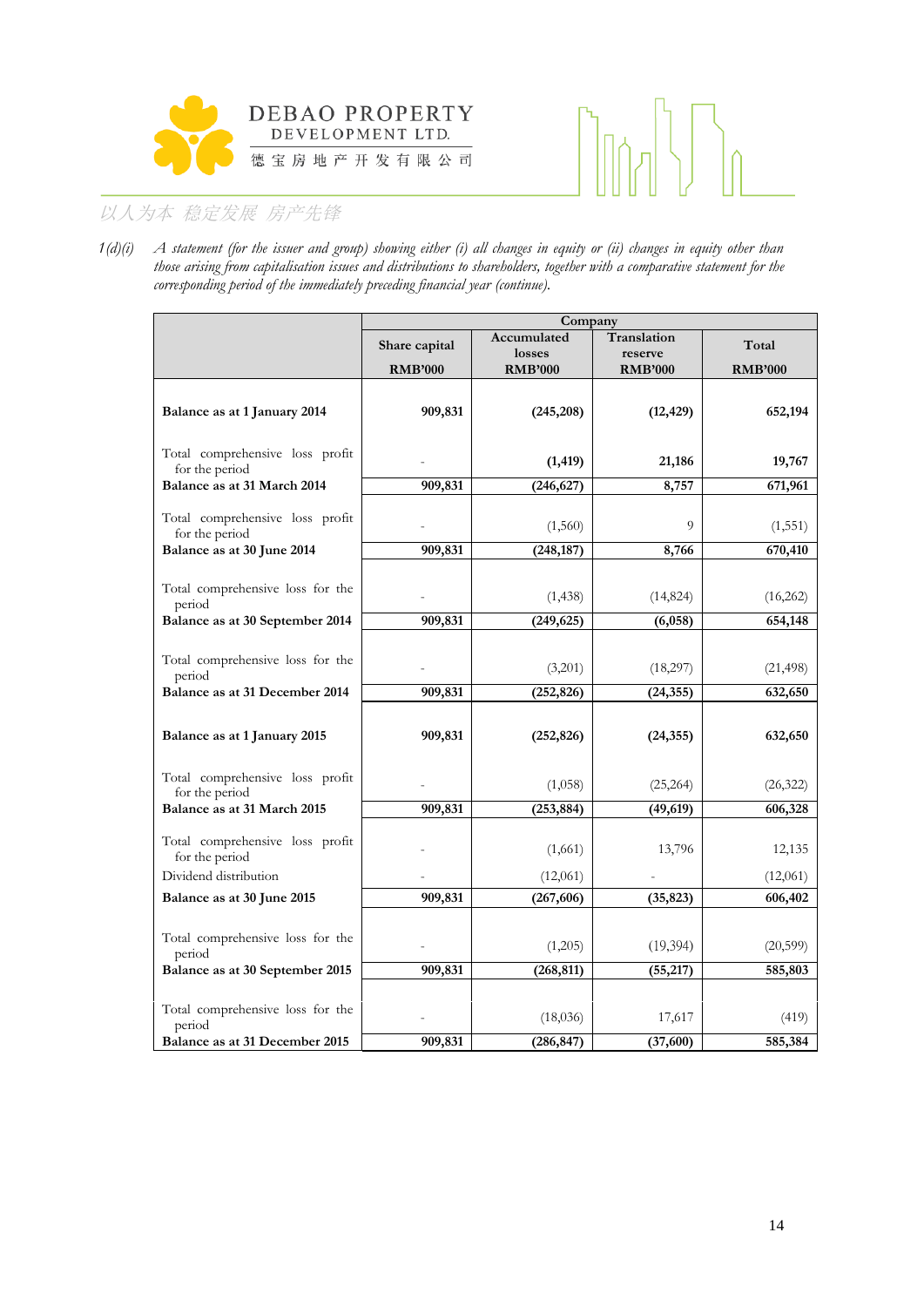



*1(d)(ii) Details of any changes in the company's share capital arising from rights issue, bonus issue, share buy-backs, exercise of share options or warrants, conversion of other issues of equity securities, issue of shares for cash or as consideration*  for acquisition or for any other purpose since the end of the previous period reported on. State also the number of *shares that may be issued on conversion of all the outstanding convertibles as at the end of the current financial period reported on and as at the end of the corresponding period of the immediately preceding financial year.*

Nil

*1(d)(iii) To show the total number of issued shares excluding treasury shares as at the end of the current financial period and as at the end of the immediately preceding year.*

There are no treasury shares as at 31 December 2014 and 31 December 2015 Number of ordinary shares and share capital of our Company as at the balance sheet dates:

|                       | 31.12.2015    |         | 31.12.2014    |         |  |
|-----------------------|---------------|---------|---------------|---------|--|
|                       | No of shares  | S\$'000 | No of shares  | S\$'000 |  |
| Issued and fully paid | 1,125,000,000 | 187,147 | 1,125,000,000 | 187,147 |  |

*1(d)(iv) A statement showing all sales, transfers, disposal, cancellation and/or use of treasury shares as at the end of the current financial period reported on*.

Nil.

*2. Whether the figures have been audited or reviewed and in accordance with which auditing standard or practice.*

The figures have neither been audited nor reviewed by the Company's auditors.

*3. Where the figures have been audited or reviewed, the auditors' report (including any qualifications or emphasis of a matter).*

Not applicable.

*4. Whether the same accounting policies and methods of computation as in the issuer's most recently audited annual financial statements have been applied (continue).*

The Group has applied the same accounting policies and methods of computation in its unaudited financial statements for 4Q2015 and 2015 as those of the audited financial statements for the year ended 31 December 2014, as well as all the applicable Financial Reporting Standards ("FRS") which became effective for financial years beginning on or after 1 January 2015. The adoption of all new and revised FRSs has no material effect on the 4Q2015 and 2015 unaudited financial statements.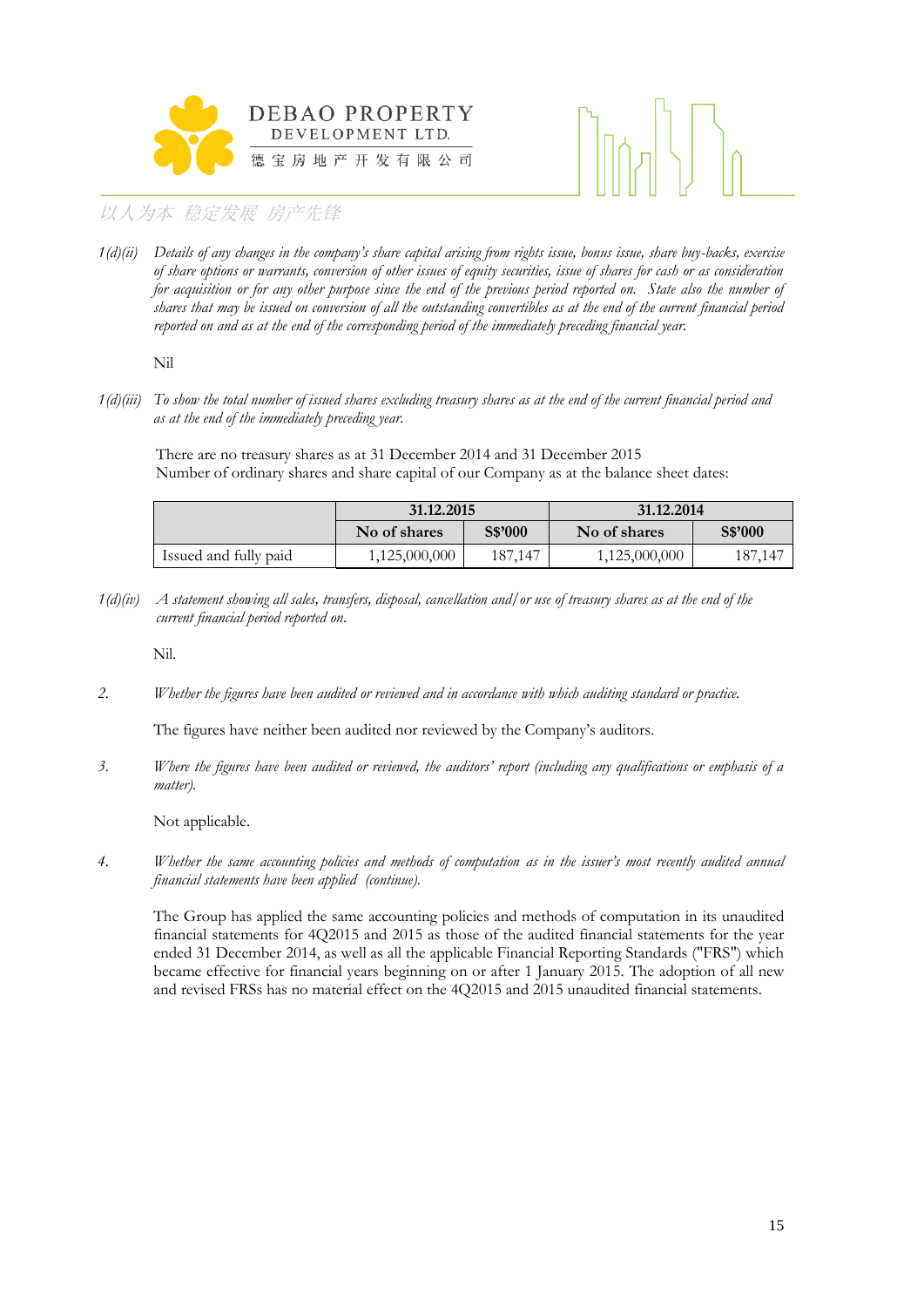



*5. If there are any changes in the accounting policies and methods of computation, including any required by an accounting standard, what has changed, as well as the reasons for, and the effect of, the change.*

Nil.

*6. Earnings per ordinary share (EPS) of the group for the current financial period reported on and the corresponding period of the immediately preceding financial year, after deducting any provision for preference dividends.*

| <b>RMB</b> fens         | <b>Actual CFS</b> |        |      |       |  |  |
|-------------------------|-------------------|--------|------|-------|--|--|
|                         | 4Q2015            | 4O2014 | 2015 | 2014  |  |  |
| <b>Profit Per Share</b> |                   |        |      |       |  |  |
| Basic $(a)$             | 15.67             | 16.43  | 3.05 | 10.21 |  |  |

| <b>RMB</b> fens         | Proforma CFS |        |      |       |  |  |
|-------------------------|--------------|--------|------|-------|--|--|
|                         | 4Q2015       | 4O2014 | 2015 | 2014  |  |  |
| <b>Profit Per Share</b> |              |        |      |       |  |  |
| Basic $(a)$             | 16.38        | 16.53  | 3.81 | 10.45 |  |  |

(a) Loss per share has been computed based on the ordinary shares capital of 1,125,000,000 shares ie: number of ordinary shares issued and paid-up, please refer to item 1(d)(iii).

*7. Net asset value (for the issue and group) per ordinary share based on issued share capital of the issuer at the end of the (a) current period reported on and (b) immediately preceding financial year.*

|                      | Group             |            |              |            | Company           |            |
|----------------------|-------------------|------------|--------------|------------|-------------------|------------|
| <b>RMB</b> fens      | <b>Actual CFS</b> |            | Proforma CFS |            | <b>Actual CFS</b> |            |
|                      | 31.12.2015        | 31.12.2014 | 31.12.2015   | 31.12.2014 | 31.12.2015        | 31.12.2014 |
| Net asset value per  |                   |            |              |            |                   |            |
| ordinary share       |                   |            |              |            |                   |            |
| based on issued      | 133.17            | 142.37     | 115.04       | 123.48     | 52.03             | 56.24      |
| share capital at end |                   |            |              |            |                   |            |
| of financial year*   |                   |            |              |            |                   |            |

\* Net asset value per share has been computed based on the ordinary shares capital of 1,125,000,000 ie: number of ordinary shares issued and paid-up, refer to item 1(d)(iii)).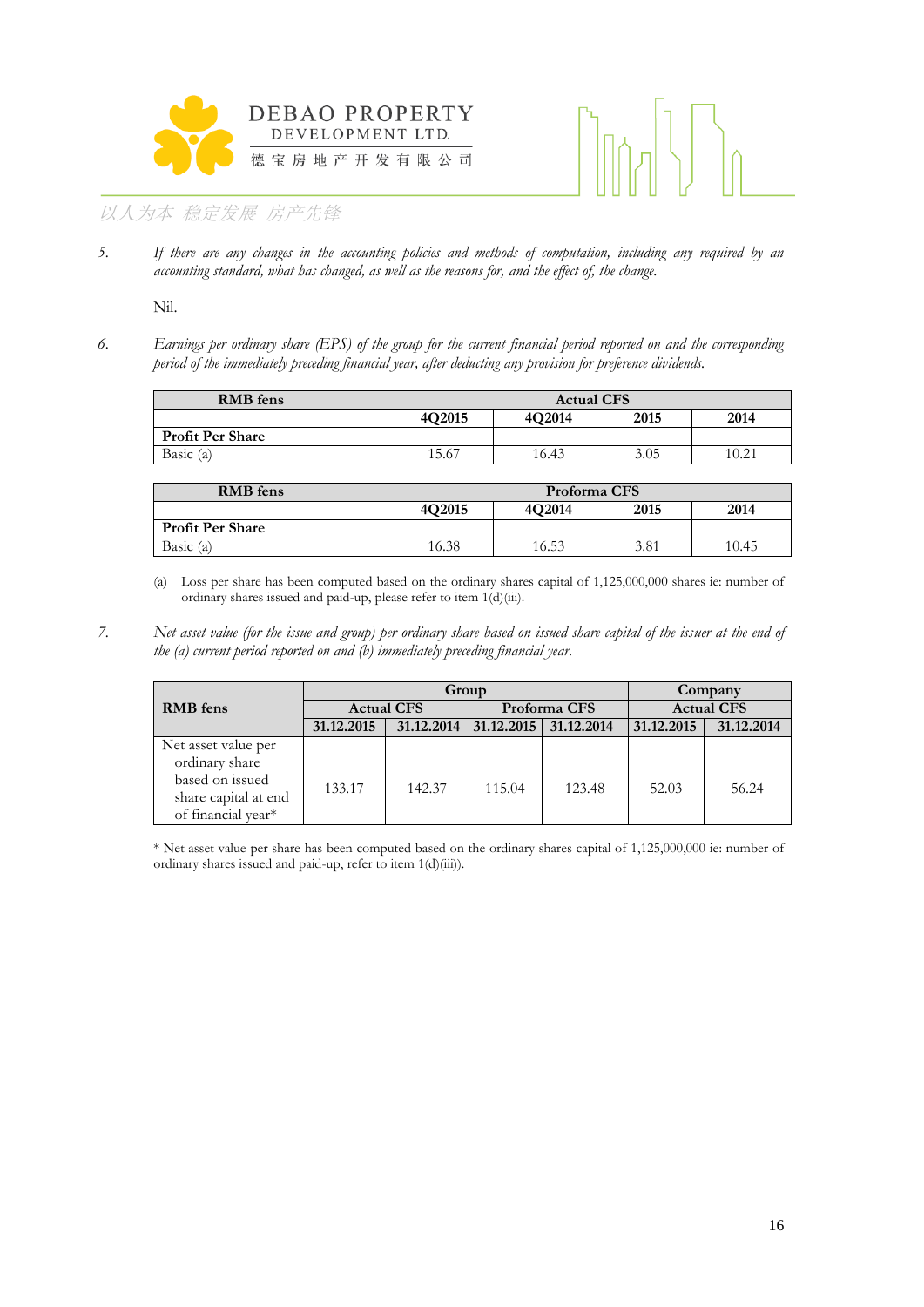



- *8. A review of performance of the group, to the extent necessary for a reasonable understanding of the group's business. It must include a discussion of the following:*
	- *(a) any significant factor that affected the turnover, costs and earnings of the group for the current financial period reported on, including (where applicable) seasonal or cyclical factors; and*
	- *(b) any material factors that affected the cash flow, working capital, assets or liabilities of the group during the current financial period reported on.*

#### **Key differences in the comprehensive income statement and balance sheet items of our Actual Consolidated Financial statements and our Proforma Consolidated Financial statements for 4Q2015 and 2015**

|                                                 | 31.12.2015     |                  | <b>Difference</b> |  |
|-------------------------------------------------|----------------|------------------|-------------------|--|
|                                                 | Actual*        | Proforma<br>$**$ | ***               |  |
|                                                 | <b>RMB'000</b> | <b>RMB'000</b>   | <b>RMB'000</b>    |  |
| <b>Balance sheet items</b>                      |                |                  |                   |  |
| Property held for sales                         | 57,087         | 47,890           | 9,197             |  |
| Development properties                          | 2,421,988      | 2,164,068        | 257,920           |  |
| Property, plant and equipment                   | 22,838         | 19,735           | 3,103             |  |
| Investment in a jointly controlled<br>operation | 399,239        | 333,044          | 66,195            |  |
| Deferred tax liabilities                        | 1,498,207      | 1,294,182        | 204,025           |  |
| Shareholders' equity                            | 57,087         | 47,890           | 9,197             |  |

|                            | 4O2015         |                | <b>Difference</b> | 2015           |                        |                |
|----------------------------|----------------|----------------|-------------------|----------------|------------------------|----------------|
|                            | Actual*        | Proforma**     | ***               | $Actual*$      | Proforma <sup>**</sup> | ***            |
|                            | <b>RMB'000</b> | <b>RMB'000</b> | <b>RMB'000</b>    | <b>RMB'000</b> | <b>RMB'000</b>         | <b>RMB'000</b> |
| Comprehensive income       |                |                |                   |                |                        |                |
| statements items           |                |                |                   |                |                        |                |
| Cost of sales              | (167,379)      | (156, 879)     | (10, 500)         | (209, 119)     | (197, 984)             | (11, 135)      |
| Administrative expenses    | (61, 761)      | (61, 704)      | (57)              | (114,601)      | (114, 375)             | (226)          |
| Income tax expense         | (74,302)       | (76, 891)      | 2,589             | (76, 694)      | (79, 484)              | 2,790          |
| Profit for the period/year | 176,758        | 184,726        | 7,968)            | 26,151         | 34,722                 | (8,571)        |

\* Based on the unaudited Actual Consolidated Financial Statements.

\*\* Based on the unaudited Proforma Consolidated Financial Statements.

\*\*\* Refer to Explanatory Notes 1(a)(i) and 1(b)(i).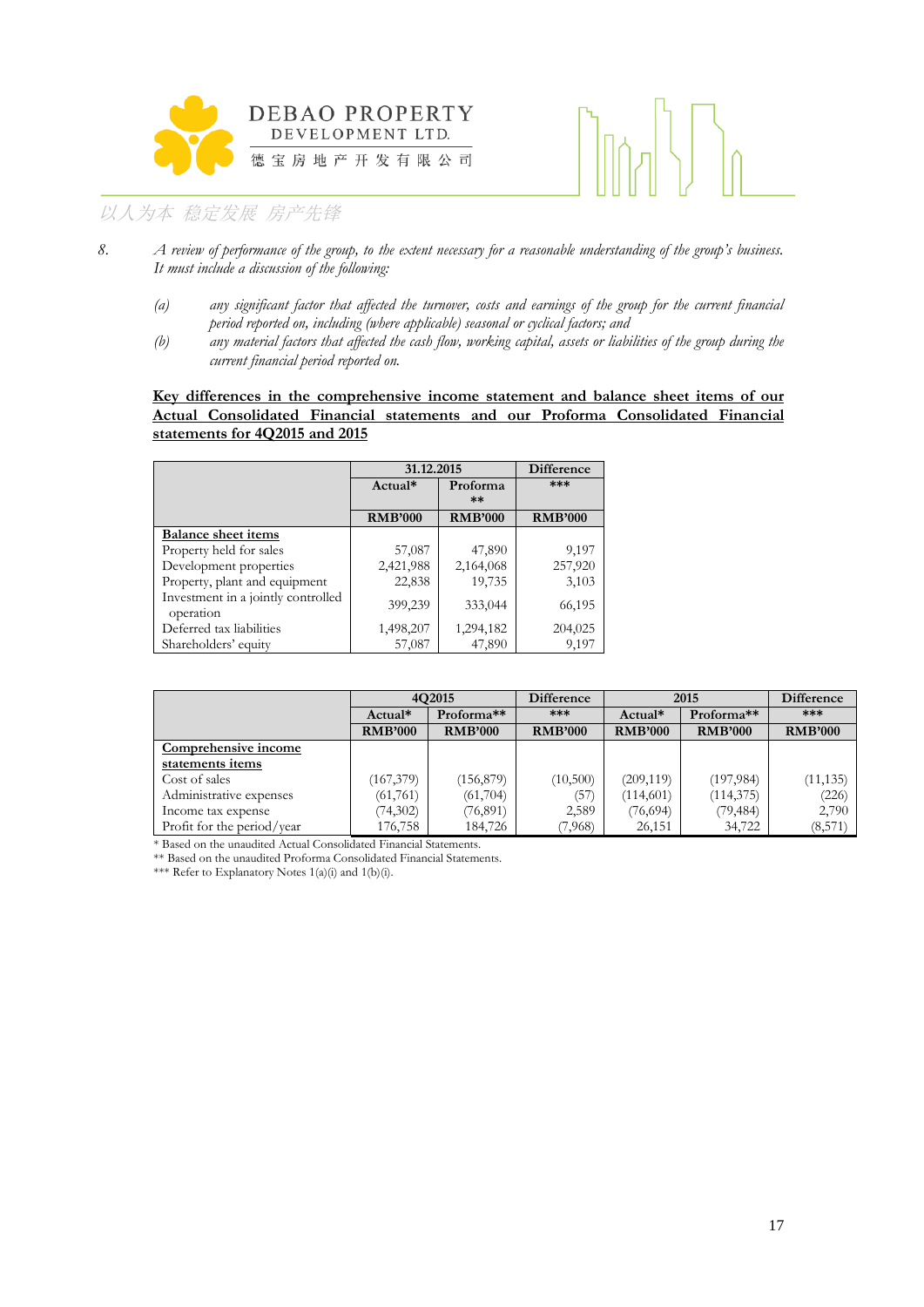



8. *A review of performance of the group, to the extent necessary for a reasonable understanding of the group's business. It must include a discussion of the following (continue) :*

#### **Review based on unaudited Actual Consolidated Financial Statements**

#### **Income statement**

#### **Revenue**

Our Group's revenue increased by RMB130.7 million, or 87%, from RMB149.7 million in 2014 to RMB280.4 million in 2015. Most of the revenue was contributed from property development sales. The revenue from our property development sales increased by RMB130.7 million, from RMB116.2 million in 2014 to RMB246.9 million in 2015. The increase in revenue from the property development sales was mainly due to a higher GFA sold and recognized and a lower average selling price ("ASP") per square metre ("sqm") achieved in 2015 compared with the previous corresponding year. The GFA sold and recognised in 2014 and 2015 was 8,600 sqm and 38,400 sqm respectively, the increase in GFA sold was due to the handover of Shanshui Longpan Phase 3 high-rise flots No.1-6 in the fourth quarter of 2015, while the ASP per sqm had decreased from approximately RMB14,000 per sqm in 2014 to approximately RMB6,600 per sqm in 2015 as the lower price of Shanshui Longpan Phase 3 high-rise.

The increase in revenue was also contributed by an increase in revenue contribution from property management service income of RMB5.3 million, mainly due to the increase in property management fees from Shanshui Longpan, Phase 1 and Phase 1(ii) villas, one of residence communities that we provided property management service since the fourth quarter of 2014.

While there was a decrease in revenue contribution from construction contracts of RMB3.1 million, which was mainly due to the decrease in revenue from construction contracts work done for Jin Long Garden, our jointly controlled construction operations, as the construction contracts has been settled in February 2014.

Furthermore, there was a decrease in revenue contribution from property rental income of RMB2.2 million, mainly caused by the decrease in property rental income from our investment property as the disposal of Shishan land together with the properties built on the Land(details please see our corporate announcement dated 31 July 2015 ).

For the quarter, the Group's revenue increased by RMB164.8 million, or 412%, from RMB40.0 million in 2014 to RMB204.8 million in 2015. This was mainly due to an increase of revenue from property development sales attributed to a higher GFA recognised in 4Q2015.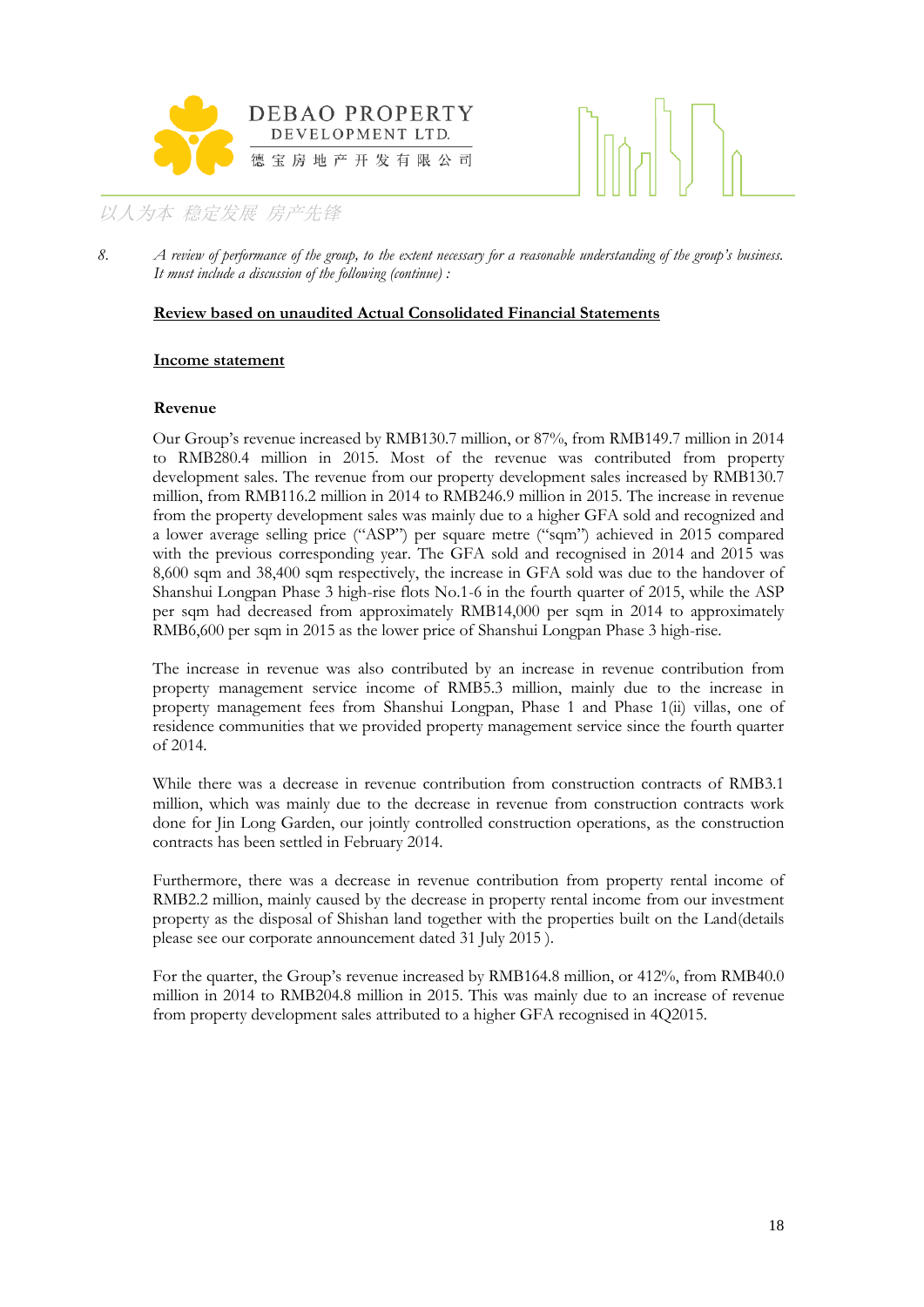



#### **Cost of Sales and Gross Profit**

Our cost of sales increased by RMB92.5 million, or 79%, from RMB116.6 million in 2014 to RMB209.1 million in 2015. This was mainly caused by an increase in cost of property development sales by RMB89.2 million, which were fairly in line with the increase of GFA sold and recognised.

Included in the 2015 cost of property development sales of our Unaudited Actual Consolidated Financial Statements, was a fair value adjustment which increased the cost of property development sales by RMB11.1 million. The fair value of adjustment to the cost of property development sales is due mainly to the application SFRS 103 for the acquisition of the PRC subsidiaries by our Group where, *inter alia*, the development properties and property held for sale held by the respective PRC subsidiaries would need to be recorded at fair value at the respective dates of acquisition, which is higher than the historical costs. Accordingly, this resulted in a corresponding fair value adjustment to cost of property development sales when the Group recorded sales for their sold properties during 2015.

The quantum of the total fair value adjustments to our cost of property development sales over time would be limited to the aggregate of the excess of the attributed fair values of these properties over the corresponding historical book values at time of acquisition of approximately RMB488.7 million (excluding the offset against estimated deferred tax liability adjustment of approximately RMB122.2 million). As the cumulative fair value adjustments to our cost of property development sales amounted to RMB228.6 million as at end of 2015, the aggregate of remaining fair value adjustments to our future cost of property development sales in the Actual Consolidated Financial Statements will only be up to RMB260.1 million **(excluding the offset against a deferred tax liability adjustment of approximately RMB65.0 million, which will result in net future fair value adjustments of approximately RMB195.1 million only).**

In terms of gross profit margin, there was a revision of construction cost of RMB31.9 million for Jin Long Garden, a jointly controlled project which we held 55% stake, as a result of compensation for land cost caused by area difference between planning area and gross floor area. Excluding the revision of cost, our overall gross profit margin decreased from 43% in 2014 to 25% in 2015, as a result of a decrease in gross profit margin from property development sales due to a lower ASP per sqm derived from Phase 3 high-rise of Shanshui Longpan (山水龙盘), the ASP per sqm was approximately RMB 14,000 per sqm and RMB 6,600 per sqm for 2014 and 2015 respectively.

Cost of sales increased by RMB99.7 million or 147% from RMB67.7 million 4Q2014 to RMB167.4 million 4Q2015. This was mainly caused by an increase in cost of property development sales by RMB100.1 million, which were fairly in line with the increase in GFA sold and recognised.

<sup>8.</sup> *A review of performance of the group, to the extent necessary for a reasonable understanding of the group's business. It must include a discussion of the following (continue) :*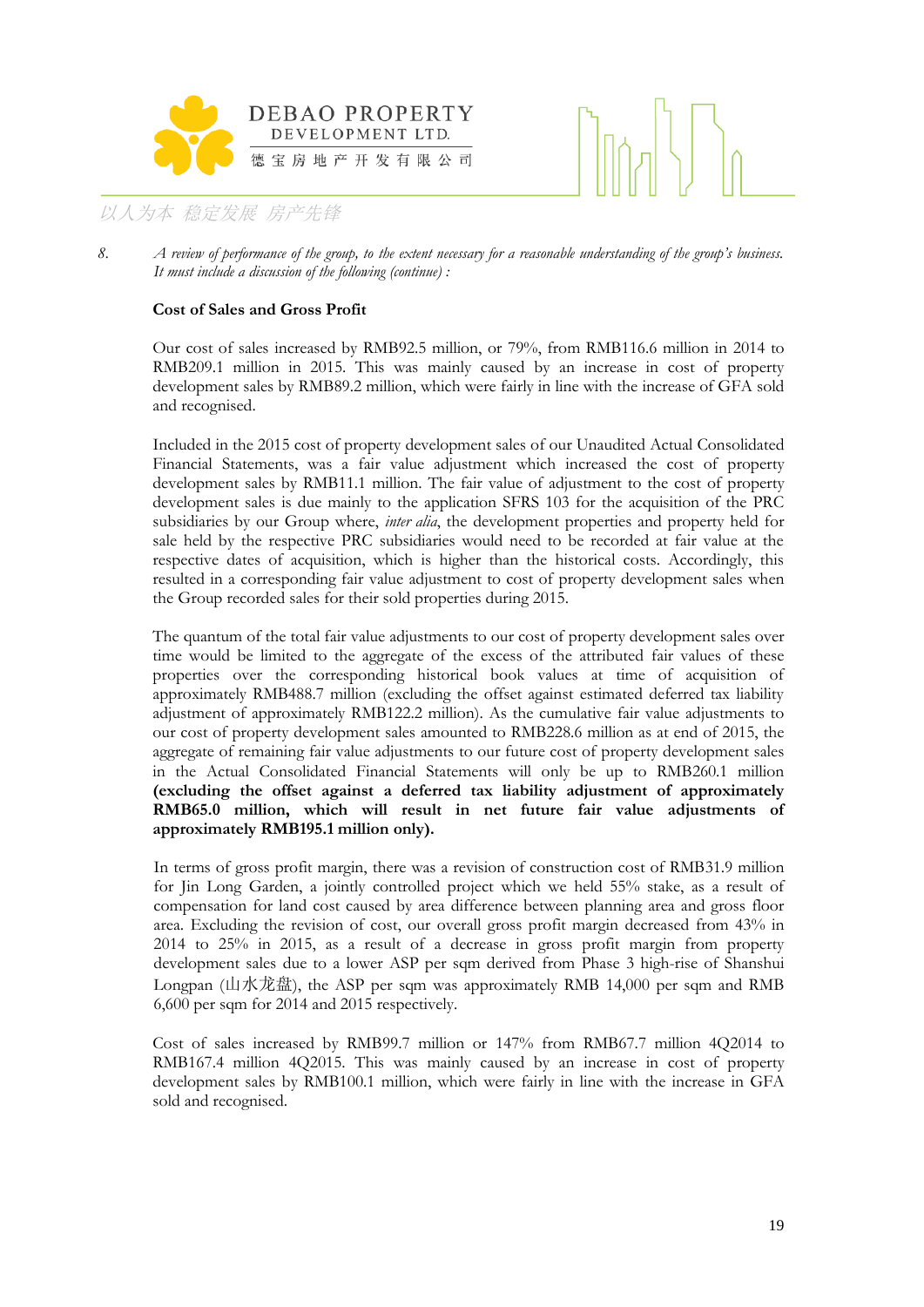



*8. A review of performance of the group, to the extent necessary for a reasonable understanding of the group's business. It must include a discussion of the following (continue):*

With the exclusion of the non-cash fair value adjustment on the cost of property development sales due to the application of SFRS 103 (the **"SFRS 103 Adjustment"**), the Proforma Consolidated Financial Statements gross profit margins attained are at 46% in 2014 and 29% in 2015 respectively. The variance was fairly in line with the Actual Consolidated Financial Statements gross profit margin variances, taking into consideration the said non-cash fair value adjustment on the cost of property development sales.

#### **Other Income**

Other operating income, which mainly included interest income and other income, comprised mainly miscellaneous surcharge income from property management services.

Other income increased by RMB25.6 million or 203% in 2015 as compared with the prior respective periods, which was mainly caused by an increase of interest income from disposal of 50% of shareholdings in Foshan Degangjian.

#### **Selling and Distribution Expenses**

Selling expenses primarily comprise staff cost, advertising and promotion expenses, sales commissions, model room expenses and maintenance costs.

The selling and distribution expenses decreased by RMB8.0 million or 26% in 2015 and increased by RMB1.0 million or 17% in 4Q2015 as compared with the respective periods of last year. The higher selling and distribution expenses in 2014 were due mainly to the expenses incurred for the marketing efforts for the Phase 3 of Shanshui Longpan (a property development project located at No. 87 North Area, Foshan Household Appliances Industry Base of the National Torch Program, Baini Town, Sanshui District, Foshan City) and commercial units of Sihui City Mall (a property development project located at Sihui Avenue, Dongcheng, Sihui City).

#### **Administrative Expenses**

Administrative expenses comprise various expenses such as salaries and staff-related expenses of general administrative staff, utilities, depreciation charges for building and office equipment, telecommunication expenses, entertainment expenses, professional fees, travelling expenses, foreign exchange loss and other general office overheads expenses.

The Administrative expenses increased by RMB50.2 million or 78% in 2015 and RMB34.7 million or 128% in 4Q2015 as compared with the respective periods of last year. It was mainly attributable to an increase of foreign exchange loss due to the appreciation of the US dollar against the Singapore dollar when repayment of borrowing dollars and an increase of staff salaries and staff related expenses to meet staffing needs arising from our projects in Malaysia.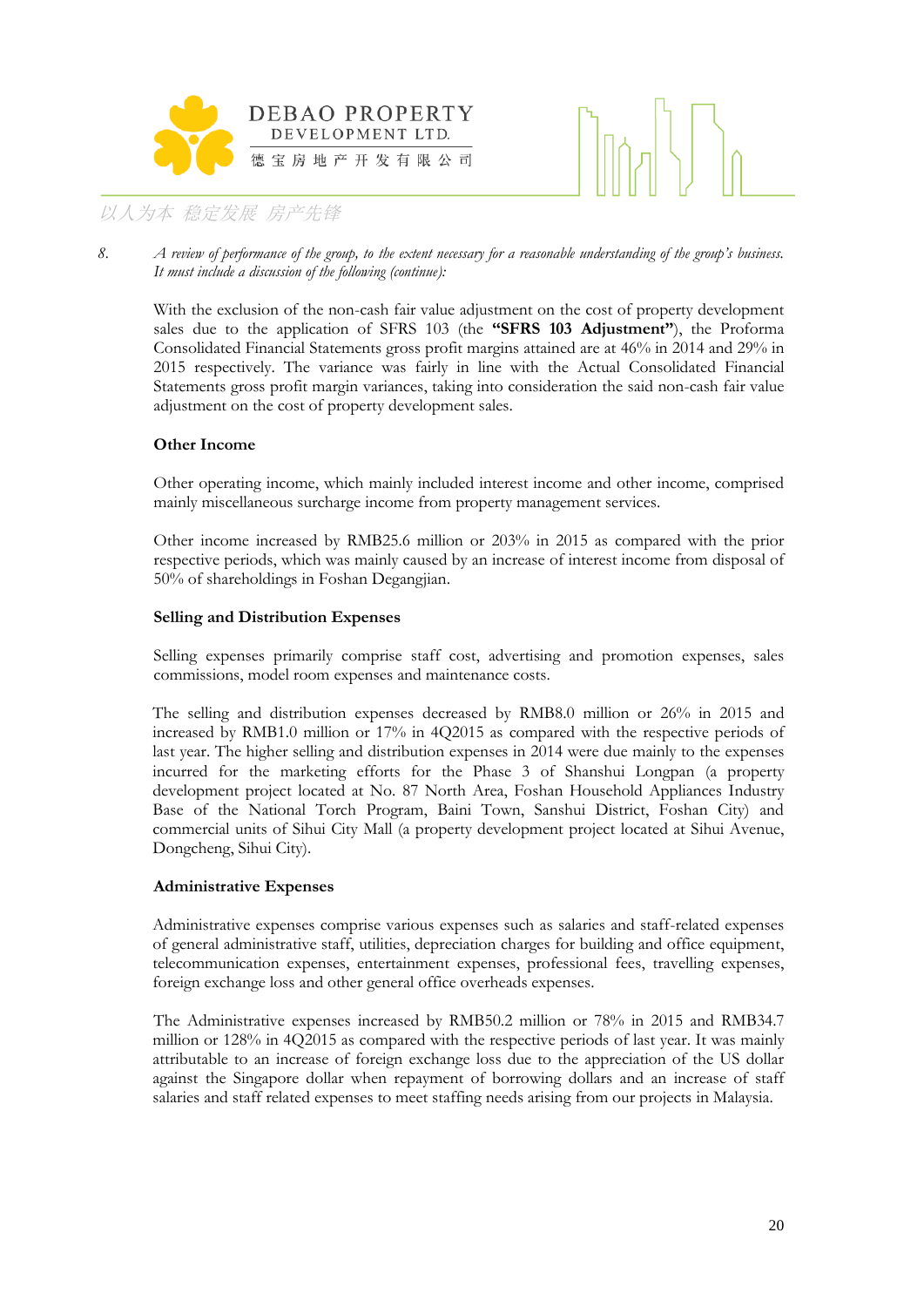



8. *A review of performance of the group, to the extent necessary for a reasonable understanding of the group's business. It must include a discussion of the following (continue) :*

#### **Finance Costs**

Finance cost, net of capitalised interest, recorded an increase of RMB20.4 million in 2015 and a decrease of RMB22.8 million in 4Q2015 over the respective periods in 2014. The substantial increase in finance costs in 2015 was mainly due to an increase in average loan balance from RMB1,763.0 million in 2014 to RMB2,432.8 million in 2015 (refer to Paragraph 1(b)ii). Since the new loans raised were mainly working capital loans with higher effective interest rate, the respective interest incurred were expensed-off to the income statement directly.

#### **Change in fair value of investment property**

Change in fair value of investment property recorded an amount of RMB273.7 million in 2015. The substantial change in fair value of investment property in 2015 was mainly due to (i) part of development properties of Sihui City Mall which is used for rental has been transferred to investment properties in 2015, which achieved RMB123.1 million increase in fair value, (ii) phase 3 club of Shanshui Longpan which is used for rental has been transferred to investment properties in 2015, which achieved RMB49.8 million increase in fair value and (iii) plant, equipment and land use right in Danzao and other investment properties achieved RMB100.8 million increase in fair value.

#### **Amortisation**

Amortisation relates to the amortisation of prepaid land use rights for our corporate office since 4Q2009. The amortisation is based on 40 years rights of use of the land.

#### **Depreciation**

Depreciation relates to the depreciation charge on our properties, plant and equipment.

Depreciation increased by RMB0.6 million in 2015, which is almost equivalent as to last year.

#### **Income Tax Expenses**

Income tax includes statutory enterprise income tax and land appreciation tax ("**LAT**"). Income tax decreased by RMB105.1 million and RMB103.1 million in 2015 and 4Q2015 respectively as compared with the corresponding periods in 2014. The lower income tax expenses in 2015 and 4Q2015 were mainly due to decrease of provision of statutory enterprise income tax and land appreciation tax, in line with the decrease of the profit before income tax and a lower ASP per sqm as aforesaid.

The Proforma Consolidated Financial Statements has a higher income tax expense compared to the Actual Consolidated Financial Statements, and was mainly due to the estimated deferred tax liability adjustment on the pertained fair value notional adjustment to the cost of property development (please refer to Paragraph 8 – Cost of Sales).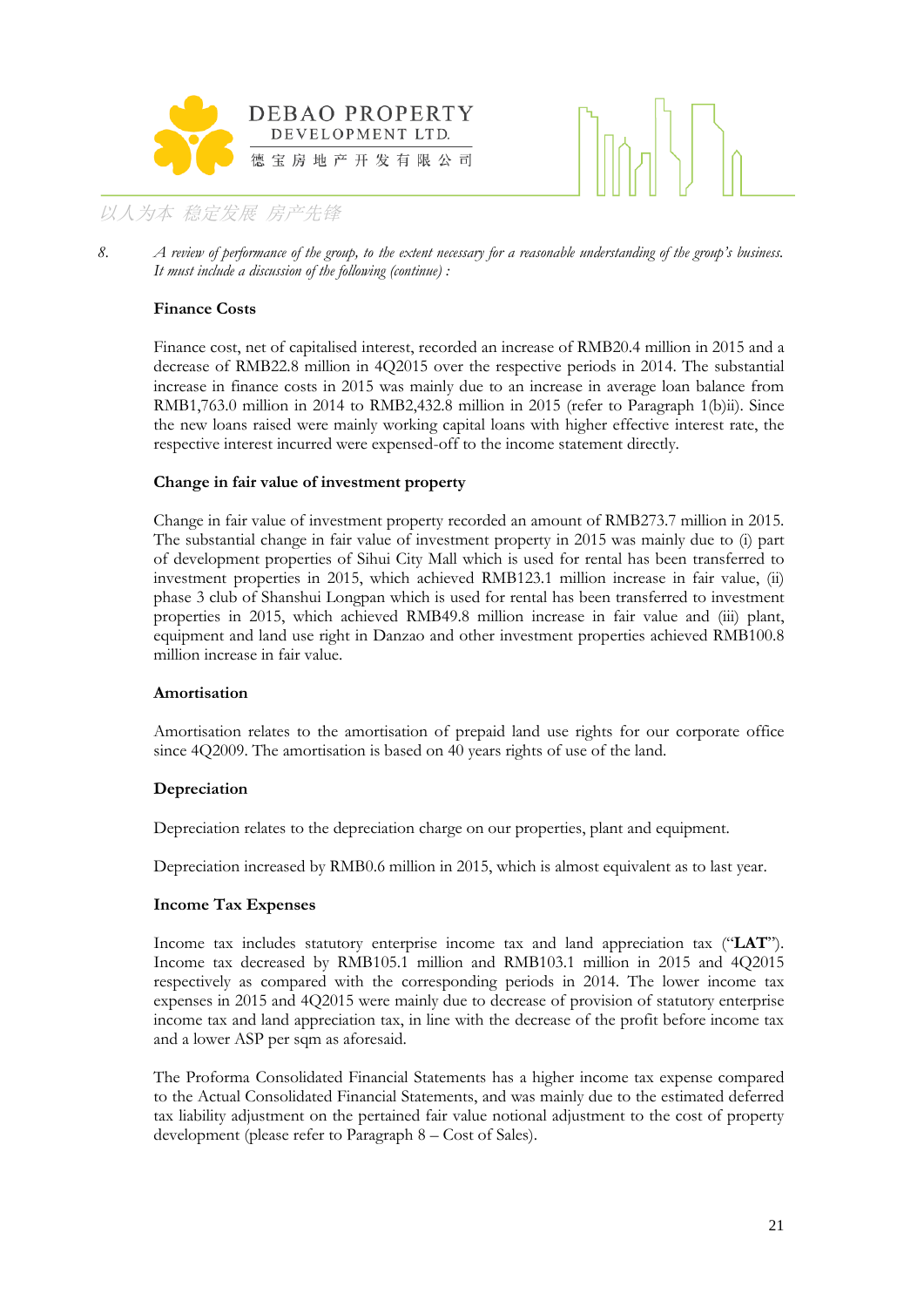



8. *A review of performance of the group, to the extent necessary for a reasonable understanding of the group's business. It must include a discussion of the following (continue) :*

#### **Net Profit**

With the above, the Group recorded a net profit of RMB26.2 million in 2015 and RMB321.8 million in 2014 respectively. The Proforma Consolidated Financial Statements, which excludes the notional adjustment, effects with a better comparability of the Group's performance, has presented a net profit of RMB34.7 million in 2015 and RMB324.5 million in 2014 respectively.

#### **Statement of Financial Position**

#### **Current Assets**

Current assets comprise mainly development properties, properties held for sale, cash and bank balances, trade and other receivables and restricted cash and cash equivalents. Our current assets as at the end of FY2014 and FY2015 amounted to approximately RMB3,054.9 million and RMB3,627.5 million respectively.

The largest component of our current assets was development properties, which amounted to approximately RMB1,708.4 million and RMB2,422.0 million as at the end of FY2014 and FY2015 respectively. Development properties, which include the cost of land, interest capitalised, and related costs, accounted for approximately 56% and 67% of our current assets as at the end of FY2014 and FY2015 respectively. The RMB713.6 million or 42% increase in development properties was mainly due to the increase of development costs for the Sihui City Mall project and the high-rise and phase(ii) villas of Shanshui Longpan project which have been launched for pre-sale in November 2015.

Properties held for sales amounted to RMB431.0 million and RMB57.1 million as at the end of FY2014 and FY2015 respectively, which include properties of Jiangnan Mingju Phases 5 and 6, and Phase 1, Phase 1 (ii) Villas and phase 3 high-rise of Shanshui Longpan and part of Sihui City Mall.

The Group's cash and bank balances as at 31 December 2015 increased by RMB37.1 million or 26% to RMB177.4 million as compared with 31 December 2014, which was primarily attributable to the net cash from financing activities of RMB418.7 million, and net cash from investing activities of RMB8.3 million, partially offset by net cash used in operating activities of RMB376.2 million in 2015 respectively.

In addition, restricted cash stood at RMB324.8 million and RMB401.8 million as at end of FY2014 and FY2015 respectively. The increase was due to the addition of RMB77.0 million pledged cash along with the withdrawal of new bank loans.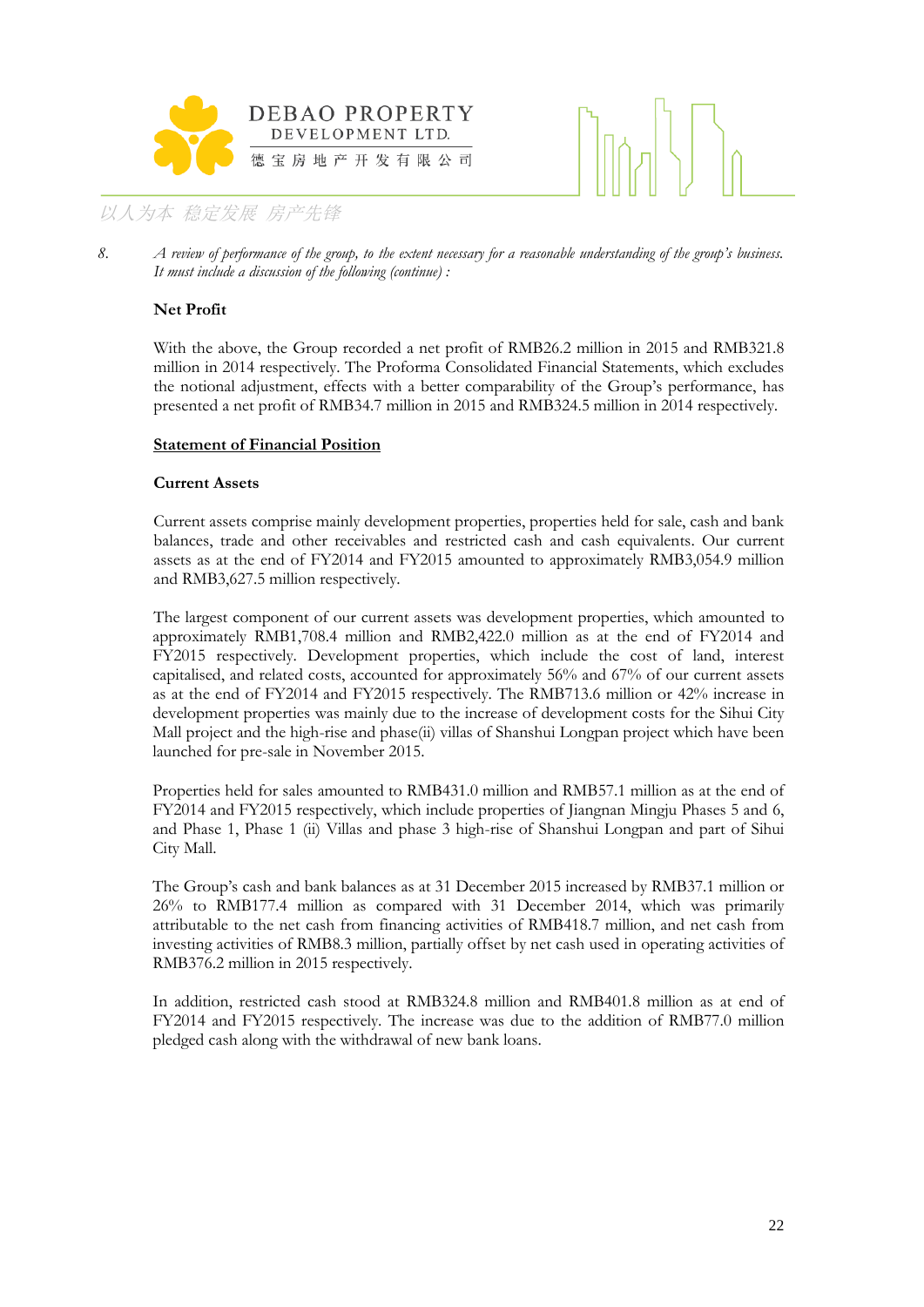



8. *A review of performance of the group, to the extent necessary for a reasonable understanding of the group's business. It must include a discussion of the following (continue) :*

#### **Current Assets**

Trade and other receivables stood at approximately RMB444.6 million and RMB526.1 million at the end of FY2014 and FY2015 respectively. The increases of RMB81.5 million in trade and other receivables were mainly due to payment of: (i) RMB169.2 million of prepayment of land cost to purchase the lands in Malaysia; (ii) addition of tax prepayment of RMB39.7 million for the presale properties; and partially offset by collection of (i) RMB27.0 million of advance to a non-controlling interest; (ii) RMB45.0 million of advance to a joint venture partner to purchase the lands; (iii) RMB32.4 million of payment to a financial institution; and (iv) RMB23.0 million of defaulted loans

Amount due from customers for contract works stood at RMB1.4 million and RMB0.6 million as at end of FY2014 and FY2015 respectively. These amounts pertain to construction contracts that have yet to be billed to our construction contract customers.

#### **Non-current assets**

Non-current assets comprised mainly investment properties, joint venture, property, plant and equipment. As at the end of FY2014 and FY2015, our non-current assets had an aggregate net book value of approximately RMB2,304.3 million and RMB2,498.6 million respectively.

The investment properties are held to earn rental income and/or for capital appreciation. Our investment properties comprised mainly our Debao Hotel Complex together with the adjacent land and underground carparks, commercial premises located in Debao Garden and Jiangnan Mingju, carparks located in Debao Garden, and plant, equipment and land use rights in Danzao and Shanshui Longpan Hotel buildings, phase 3 club of Shanshui Longpan, Tianjin Boulevard buildings and Sihui City Mall. The carrying amount of our investment properties was approximately RMB2,001.7 million and RMB2,428.0 million as at the end of 2014 and 2015, which accounted for approximately 87% and 97% of our non-current assets as at the end of 2014 and 2015 respectively. The increase of RMB426.3 million in the investment properties included (i) the fair value change of RMB273.7 million base on the valuation done by independent professional valuer; (ii) RMB101.9 million development properties of Sihui City Mall which is used for rental has been transferred to investment properties; (ii) RMB24.4 million development properties of phase 3 club of Shanshui Longpan which is used for rental has been transferred to investment properties; and (iii) RMB26.3 million for the redevelopment expenditure of Tianjin Boulevard project.

The prepaid land use right, and property, plant and equipment decreased by RMB3.3 million was mainly due to amortisation/depreciation charge of RMB4.0 million for 2015, which was partially offset by purchase of office equipments and [vehicle.](app:ds:vehicle)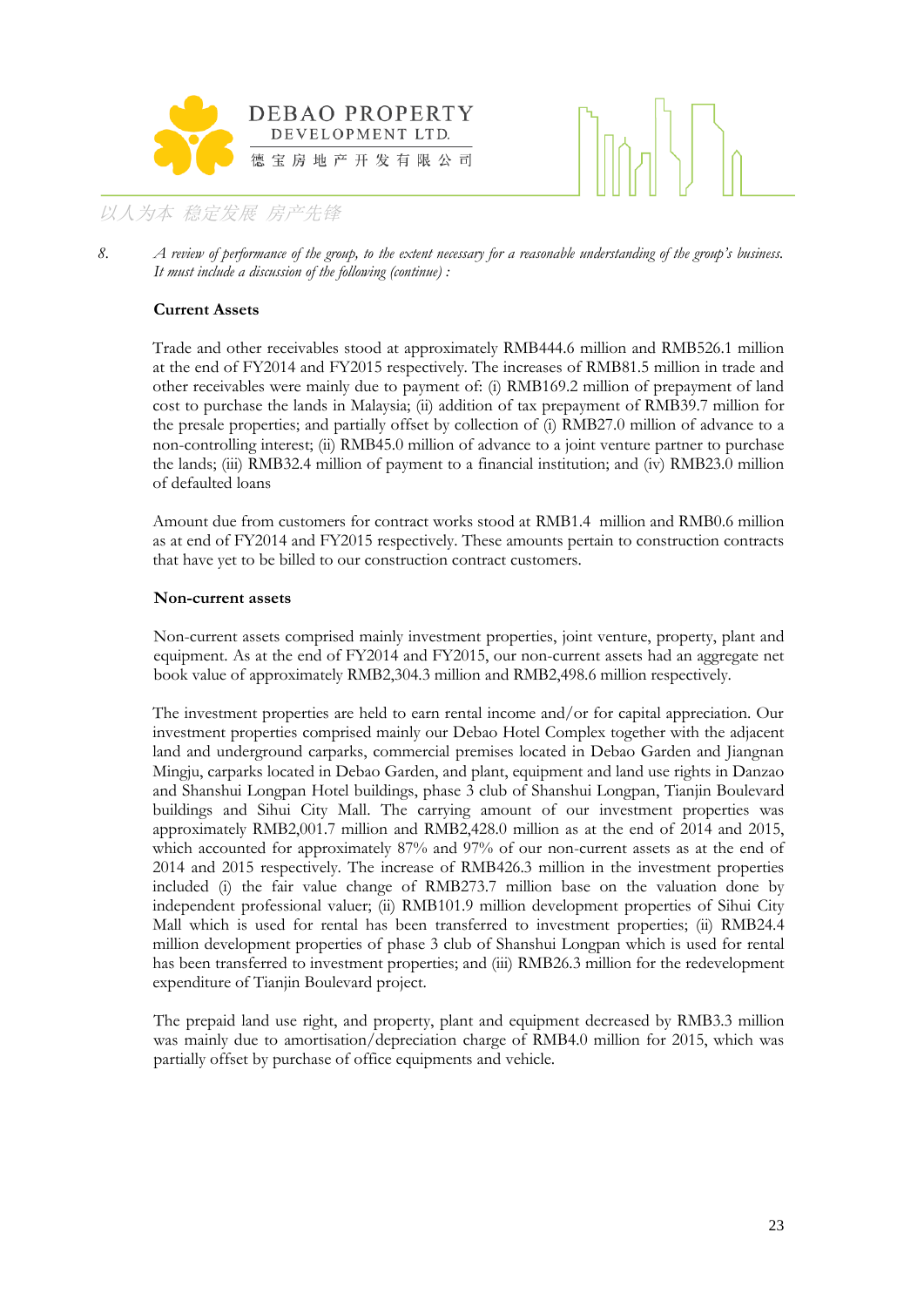



*8. A review of performance of the group, to the extent necessary for a reasonable understanding of the group's business. It must include a discussion of the following (continue) :*

#### **Current liabilities**

Trade and other payables, which mainly comprised of amounts payable to contractors and suppliers and advance receipts from property development sales, stood at approximately RMB808.2 million and RMB1,218.5 million at the end of FY2014 and FY2015 respectively. The increase of RMB410.3 million in trade and other payables was mainly due to (i) addition of RMB176.5 million from customers for pre-sales of properties that did not meet sales recognition criteria; (ii) RMB30.0 million of balance of consideration for acquisition 45% shareholdings of Sihui Debao from MI; and (iii) an increase of RMB203.8 million in account payables to contractors by property development and construction subsidiaries in line with the progress of the projects, such as Shanshui Longpan and Sihui City Project.

#### **Bank and Other Loans**

Please refer to item 1(b)(ii).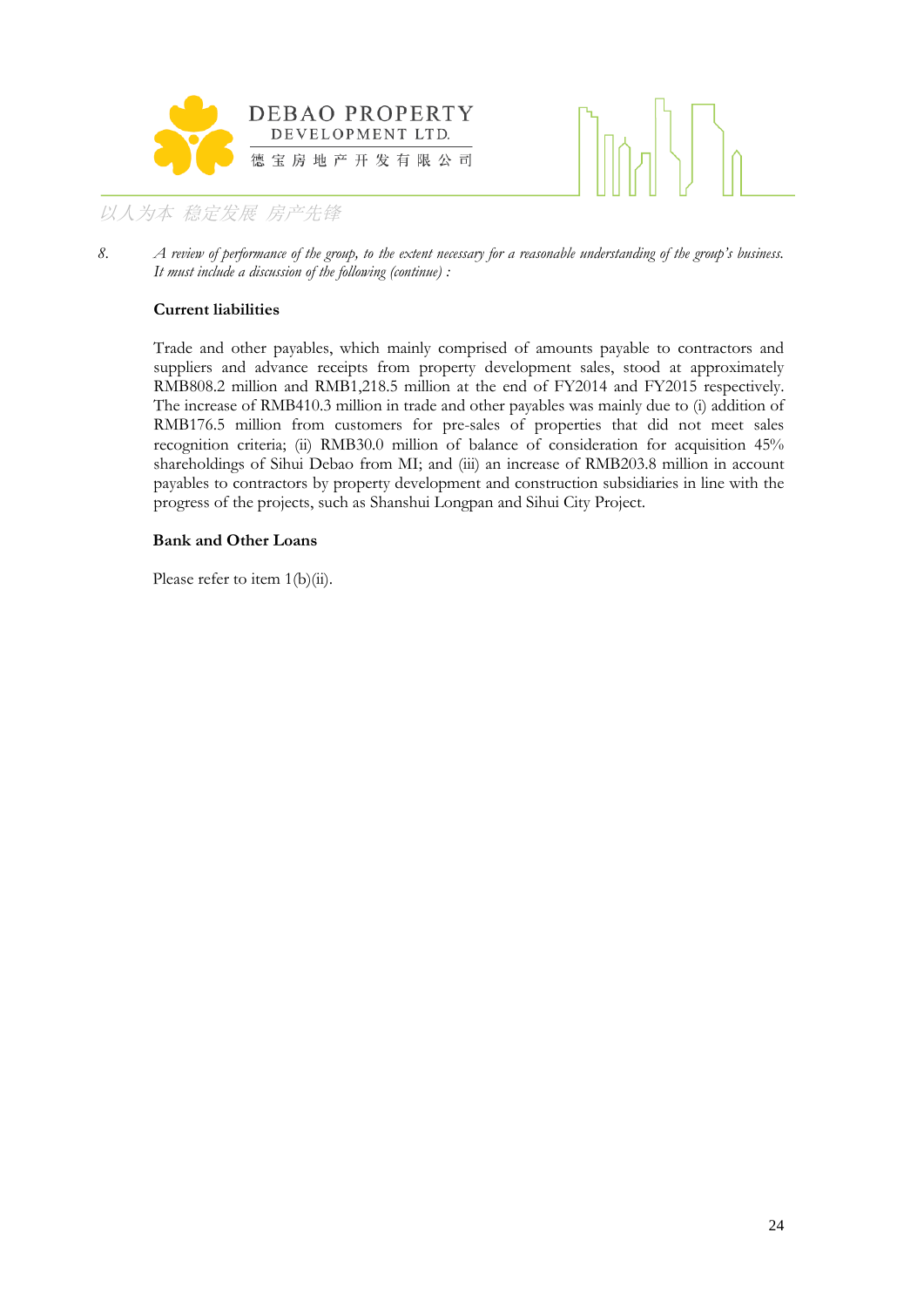



*8. A review of performance of the group, to the extent necessary for a reasonable understanding of the group's business. It must include a discussion of the following (continue):*

#### **Shareholders' equity**

Equity is comprised of share capital, translation reserve, non-controlling interest and retained earnings. The non-controlling interest pertains to 34% shareholding held by the minority interest in a PRC subsidiary, Guangxi Hezhou Deneng Mining Co., Ltd, and 42.2% shareholding held by the minority interest in a PRC subsidiary, Tianjin Hotel Street Co, Ltd.

At the end of 2014 and 2015, shareholders' equity amounted to RMB1,601.7 million and RMB1,498.2 million respectively. The decrease in equity was mainly due to dividend distribution. The final one-tier-tax-exempt dividend of 0.23 Singapore cents per ordinary share for the financial year ended 31 December 2013 has been distributed in May 2015, and the dividend was amounting to RMB1,206.1(Details please refer to the Company's announcement dated on 24 April 2015), which was partially offset by the profit incurred in the current period.

#### **Cash flow statement**

The Group has a net cash outflow from operating activities of RMB376.2 million during 2015, which comprised operating cash outflow before movements in working capital of RMB2.4 million, adjusted for net working capital used in operations of RMB88.8 million and net of finance cost and interest received as well as income tax paid of RMB263.0 million and RMB22.0 million respectively. The net working capital outflows were mainly due to the increase in development properties and trade and other receivables as explained above, and partially offset by the increase in trade and other payables (also as explained above) during the current reporting period.

The net cash inflows from investing activities of RMB8.3 million mainly pertained to the receipt of RMB186.9 million of consideration for disposal of 50% shareholdings of Sanshui Degangjian, and partially offset by addition of investment properties and prepayment to joint venture in Malaysia of RMB178.4 million.

The Group recorded a net cash inflow from financing activities of RMB418.7 million during 2015. This was mainly due to new loans raised of RMB1,289.2 million, partially offset by repayment of RMB778.3 million banks and other loans and dividend payment of RMB12.1 million, and the payment of RMB77.0 million pledged cash along with the new bank loans raised.

With the above, the Group has a net increase in cash and cash equivalents of RMB37.1 million for 2015.

*9. Where a forecast, or a prospect statement, has been previously disclosed to shareholders, any variance between it and the actual results.*

The results are in line with the general prospect commentary previously disclosed to shareholders in the results announcement for the full year ended 31 December 2014 and periods ended 31 March 2015, 30 June 2015 and 30 September 2015 respectively.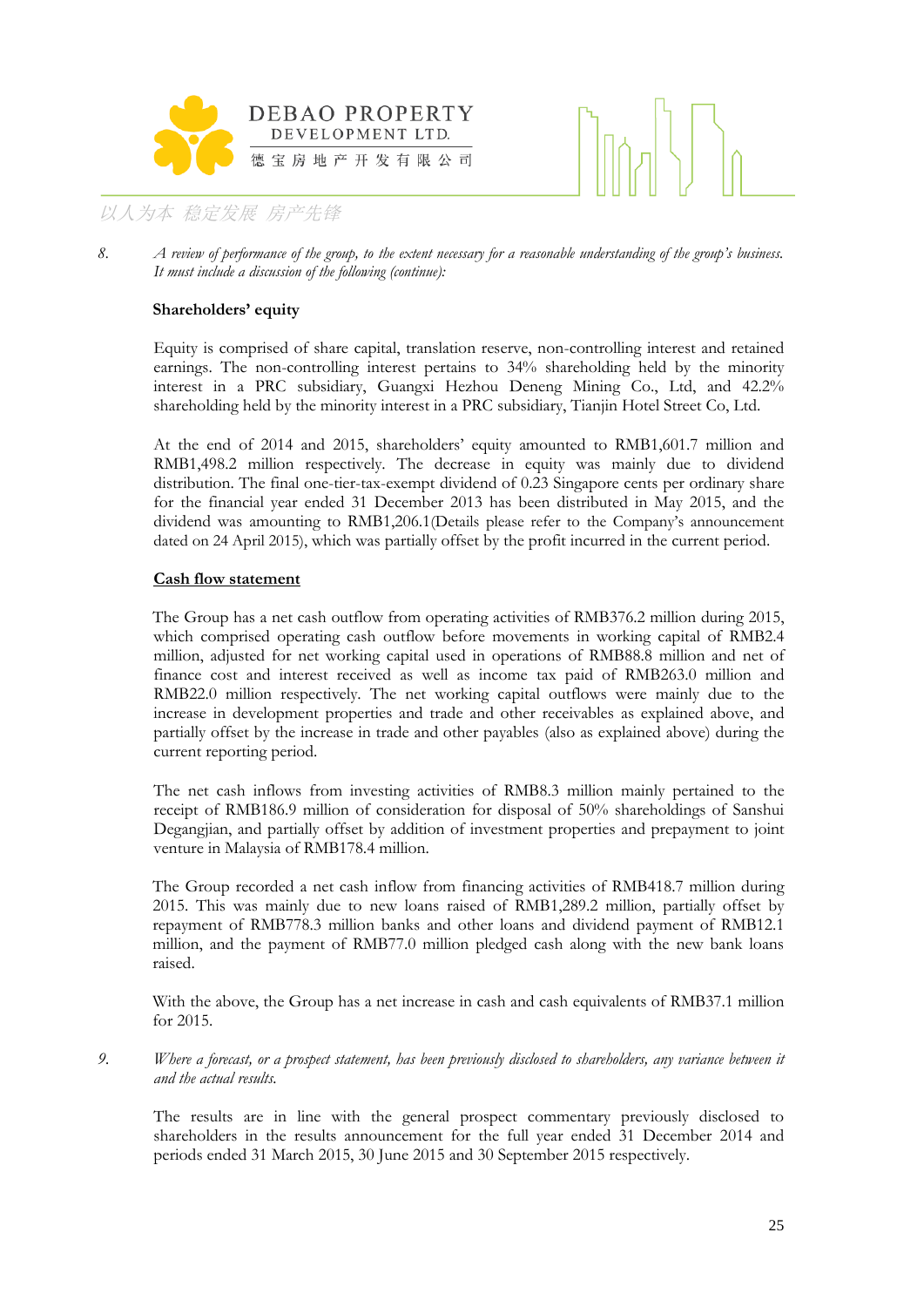



*10(a). A commentary at the date of the announcement of the significant trends and competitive conditions of the industry in which the group operates and any known factors or events that may affect the group in the next reporting period and the next 12 months.*

#### **Market Outlook**

Despite tight macro control policies, we have observed that transacted property average selling prices per sqm in Foshan has been holding steadily with a slight increase of 0.93% during the current reporting period, from RMB8,484 per sqm(1) in 2015 to RMB8,563 per sqm(1) in 2014. Moreover, transaction volumes have increased from 8.5053 million<sup>(1)</sup> in 2014 to 12.1643 million(1) in 2015, an increase of approximately 41.70%.

#### **Project Updates**

As at 31 December 2015, the Group has five development projects with a gross floor area ("GFA") of approximately 1.23 million sqm under development and approximately 0.44 million sqm of land held for future development, including three project located at Kuala Lumpur in Malaysia, Project Kuchai Lama, Project Cheras Mahkota and Imbi Land. These are expected to be separately completed in various phases up to 2019, providing us with secure and visible business growth opportunities in the foreseeable future. In relation to commercial projects, apart from Sihui City Mall-a residential and shopping mall development project, the Group has a redevelopment project (hotel and shopping mall) in Tianjin Heping District, Nanshi Hotels Street (天津市和平区南市旅馆街)-Tianjin Boulevard. At the same time, the Group will continue to source for quality and commercially viable new land reserves both in China and overseas, including retail mall development, redevelopment of industrial land as well as tourism development projects.

#### **Shanshui Longpan, Phase 1 and Phase 1(ii) villas**

The Shanshui Longpan, Phase 1 and Phase 1(ii) villas have a saleable GFA of approximately 69,900 sqm (*revised)* and 36,300 sqm *(revised)* respectively, of which approximately 69,900 sqm and 36,300 sqm have been launched for pre-sales as at 31 December 2015. Starting from October 2011, the Group has handed over those completed units of Phase 1 villas to the buyers in batches. We have also commenced the handover of the Phase 1(ii) villas in batches since October 2012.

#### **Shanshui Longpan, Phase 2(i) Villas**

Phase 2(i) Villas of Shanshui Longpan, have a GFA of approximately 42,400 sqm, of which approximately 16,300 sqm have been launched for pre-sales and approximately 7,833.59sqm have contracted intention to purchase as at 31 December 2015.

#### **Shanshui Longpan, Phase 3 high rise Flats No.1-10**

Phase 3 high rise of Shanshui Longpan, the construction works of which started since March 2013, have a GFA of approximately 710,000 (revised) sqm, of which approximately 80,000 sqm have been launched for pre-sales and approximately 54,219 sqm have contracted intention to purchase as at 31 December 2015.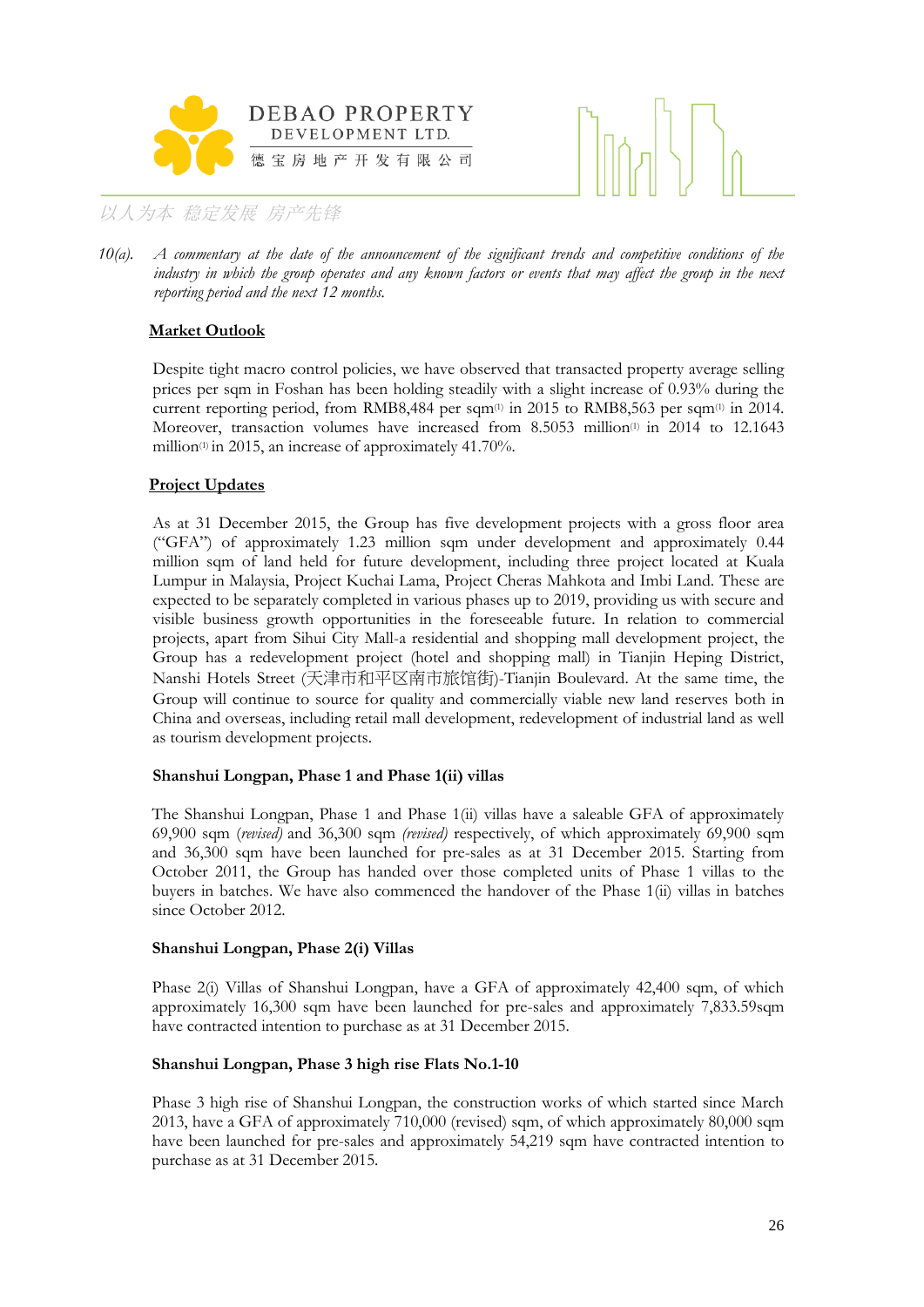



*10(b). A commentary at the date of the announcement of the significant trends and competitive conditions of the industry in which the group operates and any known factors or events that may affect the group in the next reporting period and the next 12 months (continued).*

#### **Sihui City Mall**

Sihui City Mall have a GFA of approximately 155,100 (revised) sqm, of which approximately 133,025 sqm have been launched for pre-sales and approximately 28,591 sqm have contracted intention to purchase as at 31 December 2015.

#### **Jin Long Garden – South Zone (Phase 2)**

The total saleable GFA of Jin Long Garden – South Zone (Phase 2) is approximately 83,700 sqm (revised), of which approximately 83,700 sqm have been launched for pre-sales (in stages) as at 30 June 2015 and some of those completed units have been handed over to the buyers since early July 2012.

The accumulated sales/pre-sales(2) status of our projects as at 31 December 2015 are as follows :

| Projects                     | Sales/Pre-sales Value<br>$-RMB'000$ | Sales/Pre-sales GFA<br>$-Sq$ m | Approximate<br>$ASP/Sq m - RMB$ | Estimated<br>Percentage of<br>Completion |
|------------------------------|-------------------------------------|--------------------------------|---------------------------------|------------------------------------------|
|                              |                                     |                                |                                 |                                          |
| Shanshui Longpan Phase 1     |                                     |                                |                                 |                                          |
| Villas                       | 741,817                             | 52,598                         | 14,104                          | 99%-100%                                 |
| Shanshui<br>Phase<br>Longpan |                                     |                                |                                 |                                          |
| 1(ii) Villas                 | 250,957                             | 15,075                         | 16,647                          | 100%                                     |
| Jin Long Garden - South      |                                     |                                |                                 |                                          |
| Zone                         | 798,028                             | 78,472                         | 10,170                          | 100%                                     |
| Jiangnan Minju Phases 5 and  |                                     |                                |                                 |                                          |
| 6                            | 985.342                             | 144.807                        | 6.805                           | 100%                                     |
| Shanshui Longpan Phase 3     |                                     |                                |                                 |                                          |
| High Rises Flats No.1-10     | 267,062                             | 54,219                         | 4,926                           | 80%                                      |
|                              |                                     |                                |                                 |                                          |
| Sihui City Mall              | 211,881                             | 28,591                         | 7,411                           | 96%                                      |
| Shanshui Longpan Phase 2(i)  |                                     |                                |                                 |                                          |
| Villas                       | 55,786                              | 7,834                          | 7,121                           | 60%                                      |
|                              |                                     |                                |                                 |                                          |
| Total                        | 3,310,873                           | 381,595                        | 8,676                           | NA                                       |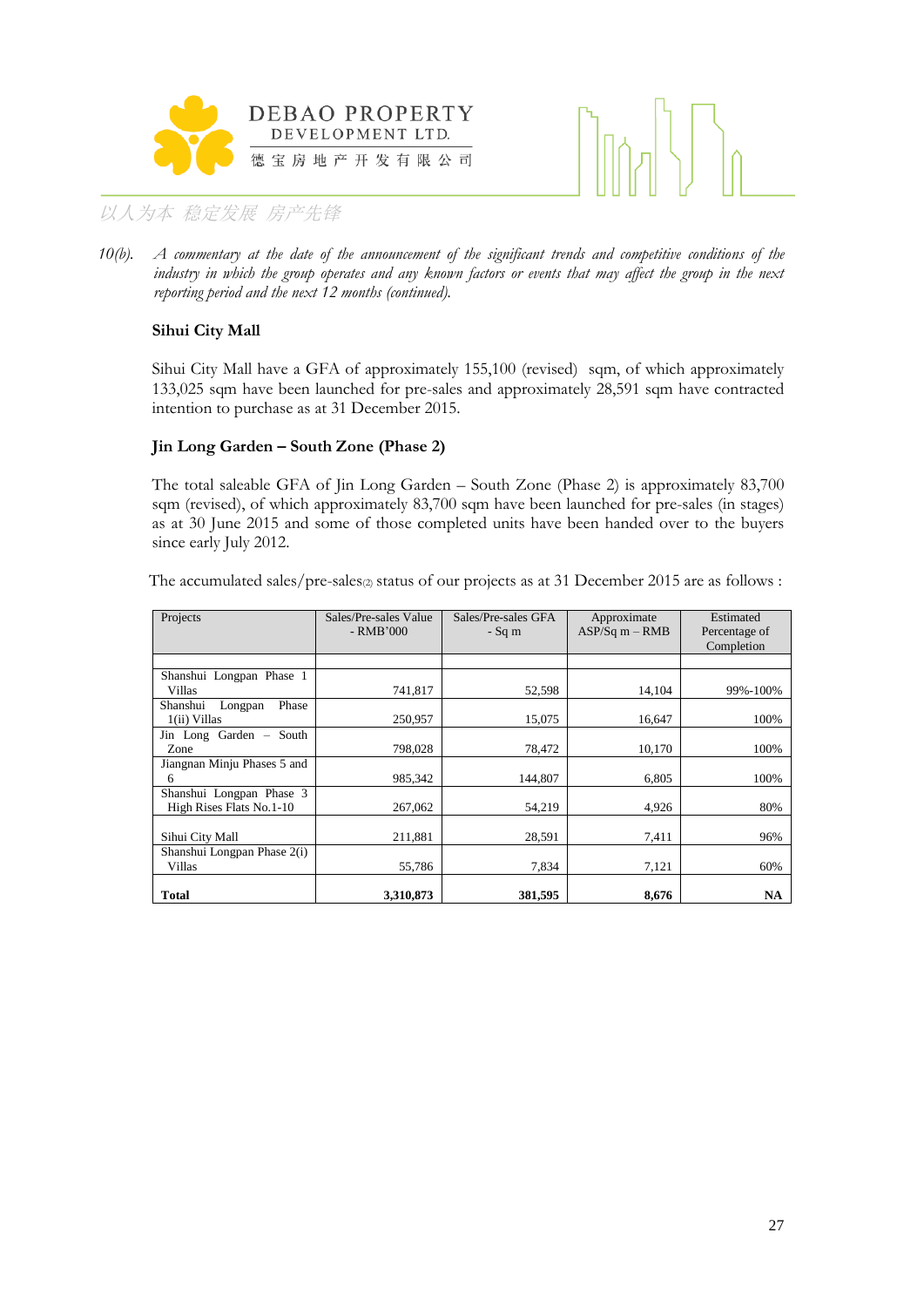



*10(b). A commentary at the date of the announcement of the significant trends and competitive conditions of the industry in which the group operates and any known factors or events that may affect the group in the next reporting period and the next 12 months (continued).*

The sales/pre-sales(2) of our projects for 2015 are as follows:

| Projects                                             | Sales/Pre-sales Value<br>$-RMB'000$ | Sales/Pre-sales GFA<br>$-Sq \; m$ | Approximate<br>$ASP/Sq m - RMB$ | Estimated<br>Percentage of<br>Completion |
|------------------------------------------------------|-------------------------------------|-----------------------------------|---------------------------------|------------------------------------------|
|                                                      |                                     |                                   |                                 |                                          |
| Shanshui Longpan Phase 1<br>Villas                   | 49,536                              | 2,946                             | 16,813                          | 99%-100%                                 |
| Shanshui<br>Phase<br>Longpan<br>1(ii) Villas         | 64,339                              | 3,865                             | 16,648                          | 100%                                     |
| Jin Long Garden - South<br>Zone                      | 51,634                              | 5,767                             | 8,953                           | 100%                                     |
| Jiangnan Minju Phases 5 and<br>6                     | 245                                 | 26                                |                                 | 100%                                     |
| Shanshui Longpan Phase 3<br>High Rises Flats No.1-10 | 116,908                             | 24,620                            | 4,748                           | 80%                                      |
| Sihui City Mall                                      | 82,220                              | 16,418                            | 5,008                           | 96%                                      |
| Phase<br>Shanshui Longpan<br>2(i) Villas             | 55,786                              | 7,834                             | 7,121                           | 60%                                      |
| Total                                                | 420,668                             | 61.476                            | 6.843                           | <b>NA</b>                                |

The sales/pre-sales(2) of our projects for 4Q2015 are as follows:

| Projects                     | Sales/Pre-sales Value<br>$-RMB'000$ | Sales/Pre-sales GFA<br>$-Sq$ m | Approximate<br>$ASP/Sq$ m – RMB | Estimated<br>Percentage of<br>Completion |
|------------------------------|-------------------------------------|--------------------------------|---------------------------------|------------------------------------------|
|                              |                                     |                                |                                 |                                          |
| Shanshui Longpan Phase 1     |                                     |                                |                                 |                                          |
| Villas                       | 5,199                               | 319                            | 16,300                          | 99%-100%                                 |
| Phase<br>Shanshui<br>Longpan |                                     |                                |                                 |                                          |
| 1(ii) Villas                 | 33,180                              | 1,907                          | 17,402                          | 100%                                     |
| Jin Long Garden - South      |                                     |                                |                                 |                                          |
| Zone                         | ۰.                                  | ٠                              | ٠                               | 100%                                     |
| Jiangnan Minju Phases 5 and  |                                     |                                |                                 |                                          |
| 6                            | 245                                 | 26                             | 9,608                           | 100%                                     |
| Shanshui Longpan Phase 3     |                                     |                                |                                 |                                          |
| High Rises Flats No.1-10     | 10,584                              | 2,124                          | 4,982                           | 80%                                      |
|                              |                                     |                                |                                 |                                          |
| Sihui City Mall              | 11,608                              | 2,569                          | 4,519                           | 96%                                      |
| Phase<br>Shanshui Longpan    |                                     |                                |                                 |                                          |
| 2(i) Villas                  | 55,786                              | 7,834                          | 7,121                           | 60%                                      |
|                              |                                     |                                | 7,890                           |                                          |
| <b>Total</b>                 | 116,602                             | 14,778                         |                                 | NA                                       |

Pursuant to the effect of INT FRS 115*,* the sales for Jiangnan Minju Phases 5 and 6, and Shanshui Longpan Phase 1 and  $1(i)$  villas and parts of Phase 3 High Rises in 2015 have been recognised as revenue in the current reporting periods. The accumulated sales for Jin Long Garden – South Zone (Phase 2) (a 55% joint-ventured project) have also been be recognised in 2015 when handed over.

Barring unforeseen circumstances, the Board of Directors is cautiously optimistic of the Group's performance in 2016, based on the continual sales activities of Shanshui Longpan, Jin Long Garden South Zone (Phase 2), Jiangnan Mingju Phases 5 and 6 and Sihui City Mall.

*<sup>(1)</sup> Source from Bureau of Housing and Urban-Rural Development of Foshan (http://www.fsjw.gov.cn/spfxs/sjtj/)*

*<sup>(2)</sup> Sales/pre-sales with certainty on receipt of purchase consideration, including those not ready for handover or key collection*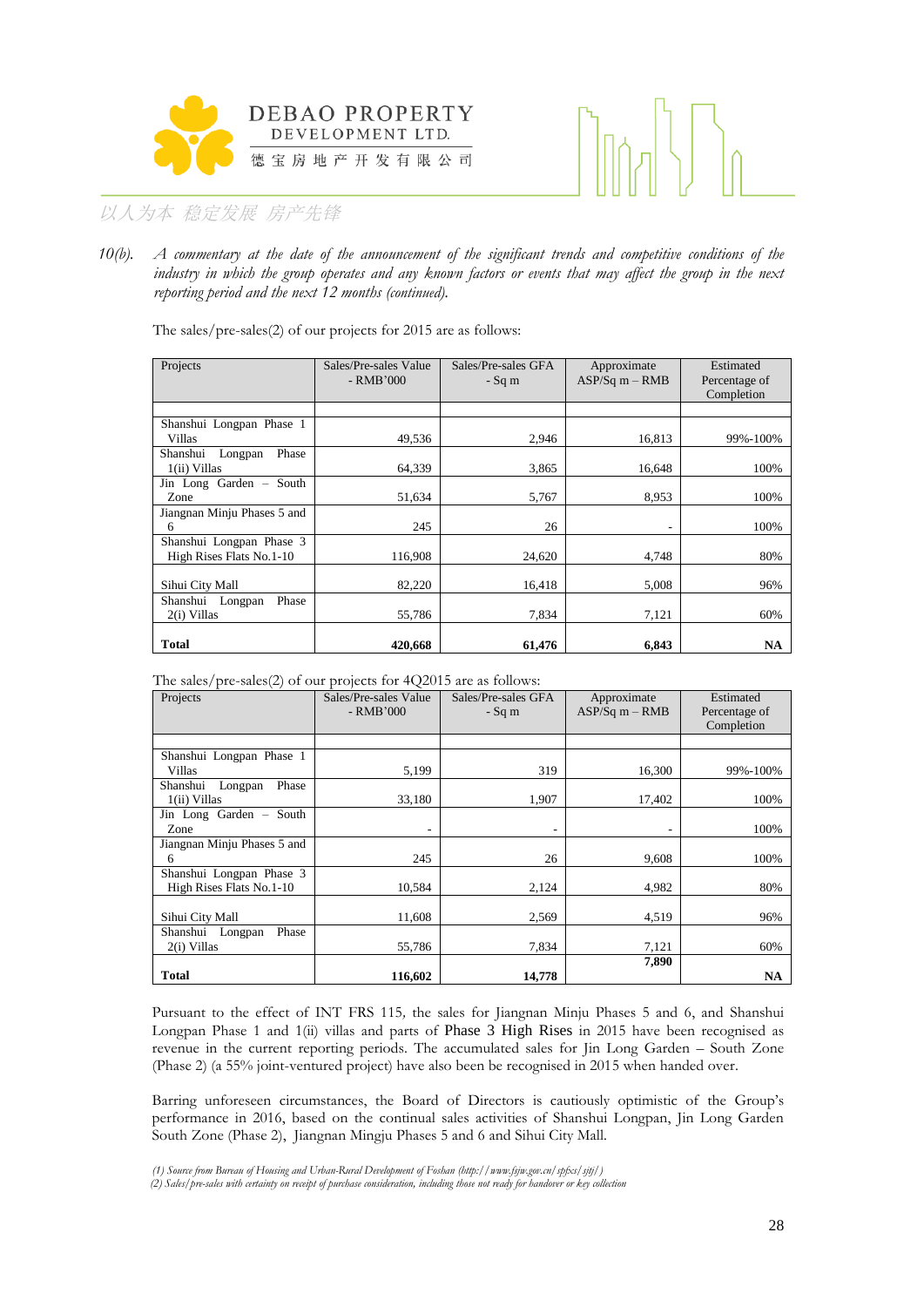

*11. Dividend*

*(a) Current Financial Period Reported on*

None.

*(b) Corresponding Period of the Immediately Preceding Financial Year*

None.

*(c) Date payable*

Not applicable.

*(d) Books closure date*

Not applicable.

*12. If no dividend has been declared/recommended, a statement to that effect.*

Not applicable.

*13. Interested Person Transactions*

| Name of interested person    | Aggregate value of all<br>interested person<br>transactions during the<br>financial period under<br>review (excluding<br>transactions less than<br>S\$100,000 and transactions<br>conducted under<br>shareholders' mandate<br>pursuant to Rule 920)<br>2015 | Aggregate value of all<br>interest person transactions<br>conducted under<br>shareholders' mandate<br>pursuant to Rule 920<br>(excluding transaction less<br>than S\$100,000)<br>2015 |
|------------------------------|-------------------------------------------------------------------------------------------------------------------------------------------------------------------------------------------------------------------------------------------------------------|---------------------------------------------------------------------------------------------------------------------------------------------------------------------------------------|
| Zhong Yu Xin <sup>(1)</sup>  | S\$ 823,664 <sup>(4)</sup>                                                                                                                                                                                                                                  |                                                                                                                                                                                       |
| Yuan Le Sheng <sup>(2)</sup> | S\$ 115,805(5)                                                                                                                                                                                                                                              |                                                                                                                                                                                       |
| Yuan Jia Jun (3)             | S\$ 115,805 <sup>(5)</sup>                                                                                                                                                                                                                                  |                                                                                                                                                                                       |

Notes:

- *(1) Mr* Zhong Yu Xin *is the brother of our Executive Director, Mr Zhong Yu Zhao.*
- *(2) Mr* Yuan Le Sheng *is our Executive Chairman and CEO.*
- *(3) Mr* Yuan Jia Jun *is the son of our Executive Chairman and CEO, Mr Yuan Le Sheng and our substantial shareholder and Non-Executive Director, Mdm Zheng Li Hua.*
- *(4) Lease of Debao Hotel.*
- *(5) Pre-sale of properties.*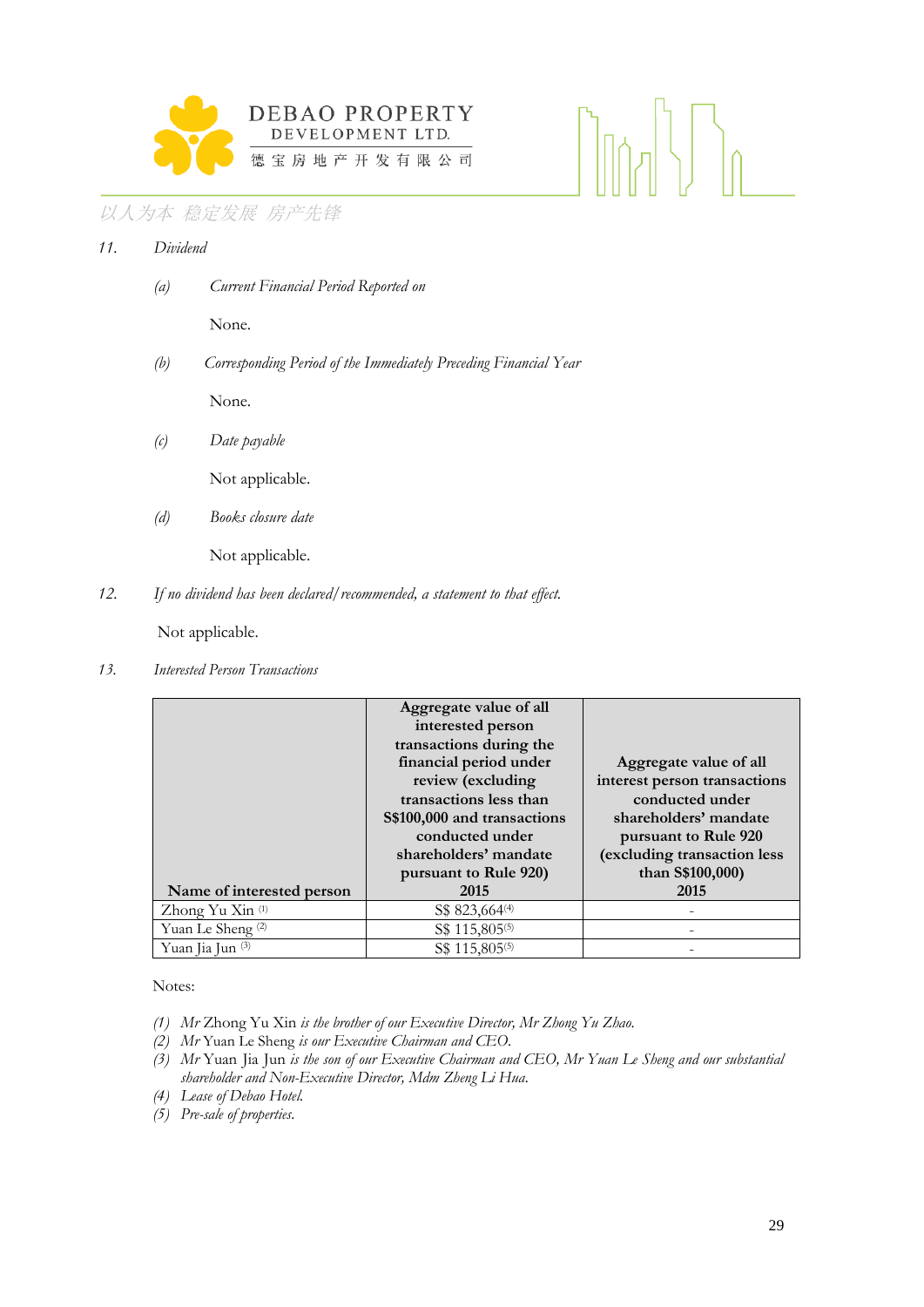



#### PART II - ADDITIONAL INFORMATION REQUIRED FOR FULL YEAR ANNOUNCEMENT

*14. Segmented revenue and results for business or geographical segments (of the group) in the form presented in the issuer's most recently audited annual financial statements, with comparative information for the immediately preceding year.*

| Group             | Property    | Construction | Property   | <b>Property</b> |               | Total     |
|-------------------|-------------|--------------|------------|-----------------|---------------|-----------|
|                   | development | contract     | investment | management      | <b>Others</b> |           |
| 2015              |             |              |            |                 |               |           |
| Revenue           | 246,908     | (292)        | 16,184     | 17,567          | (8)           | 280,359   |
| <b>RESULT</b>     |             |              |            |                 |               |           |
| Segment result    | (141, 985)  | (13,019)     | 262,141    | (579)           | (3,713)       | 102,845   |
| Profit before tax |             |              |            |                 |               | 102,845   |
| Income tax        |             |              |            |                 |               | (76, 694) |
| Profit after tax  |             |              |            |                 |               | 26,151    |

| Group             | <b>Property</b> | Construction | Property   | Property   |                          | Total     |
|-------------------|-----------------|--------------|------------|------------|--------------------------|-----------|
|                   | development     | contract     | investment | management | <b>Others</b>            |           |
| 2014              |                 |              |            |            |                          |           |
| Revenue           | 94,564          | 2,814        | 18,395     | 12,226     | $\overline{\phantom{0}}$ | 127,999   |
| <b>RESULT</b>     |                 |              |            |            |                          |           |
| Segment result    | (146,209)       | (8,336)      | 663,235    | 3,644      | (8,820)                  | 503,514   |
| Profit before tax |                 |              |            |            |                          | 503,514   |
| Income tax        |                 |              |            |            |                          | (181,760) |
| Profit after tax  |                 |              |            |            |                          | 321,754   |

*15. In the review of performance, the factors leading to any material changes in contributions to turnover and earnings by the business or geographical segments.*

Please refer to Paragraph 8.

*16. A breakdown of sales*

|     |                                                                | Actual         |                | Proforma   |                |                |            |
|-----|----------------------------------------------------------------|----------------|----------------|------------|----------------|----------------|------------|
|     |                                                                | 2015           | 2014           | Increase/  | 2015           | 2014           | Increase/  |
|     |                                                                | <b>RMB'000</b> | <b>RMB'000</b> | (Decrease) | <b>RMB'000</b> | <b>RMB'000</b> | (Decrease) |
| (a) | Sales reported for first<br>half year                          | 39,458         | 67,086         | $(41\%)$   | 39,458         | 67,086         | (41%)      |
| (b) | Operating loss after tax<br>reported for first half year       | (80, 110)      | (42, 584)      | 88%        | (79, 812)      | (41, 586)      | 92%        |
| (c) | Sales reported for second<br>half year                         | 240,901        | 60,913         | 295%       | 240,901        | 60,913         | 295%       |
| (d) | Operating profit after tax<br>reported for second half<br>vear | 106,261        | 364,338        | $(71\%)$   | 114,534        | 366,058        | $(69\%)$   |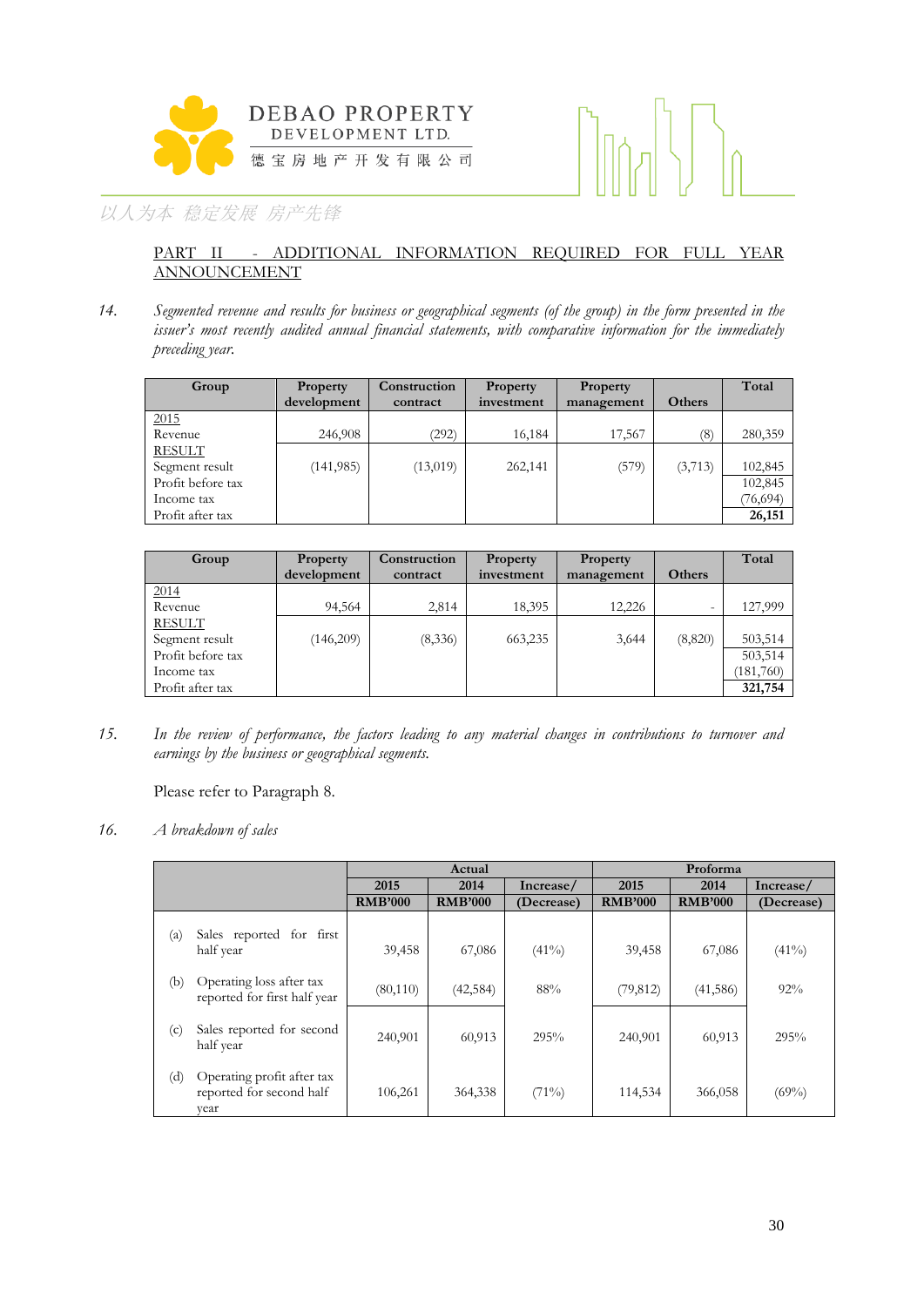



*17. A breakdown of the total annual dividend (in SGD value) for the issuer's latest full year and its previous full year.* 

Total Annual Net Dividend

|                          | $\Omega$<br>⊷ | ∽<br>-<br>л.              |
|--------------------------|---------------|---------------------------|
| -<br>--<br>$\sim$<br>1a. | --<br>NП      | -<br>$\sim$ $\sim$ $\sim$ |

*18. Disclosure of persons occupying a managerial position in the issuer or any of its principal subsidiaries who is a relative of a director or chief executive officer or substantial shareholder of the issuer.* 

| Name             | Age | Family relationship<br>with any director<br>and/or substantial<br>shareholder | Current position<br>and duties, and<br>the year the<br>position was first<br>held                                    | Details of changes in<br>duties and position<br>held,<br>if any, during the<br>vear |
|------------------|-----|-------------------------------------------------------------------------------|----------------------------------------------------------------------------------------------------------------------|-------------------------------------------------------------------------------------|
| Yuan Jian Sheng  | 53  | Brother of our<br>Executive Chairman<br>and CEO, Mr Yuan<br>Le Sheng          | Vice general manager of<br>our subsidiary, Foshan<br>Nanhai Guihe<br>Construction<br>Engineering Co., Ltd,<br>2014   | Nil                                                                                 |
| Zheng Xiong Xian | 47  | Brother of our Non-<br>Executive<br>Director, Ms Zheng<br>Lihua               | Vice-general manager of<br>our subsidiary, Sihui<br>Debao jiangnanmingju<br>Property Development<br>Co., Ltd<br>2014 | Nil                                                                                 |
| Zheng Xiong Wei  | 61  | Brother of our<br>Non-Executive<br>Director, Ms Zheng<br>Lihua                | Property administrator<br>2014                                                                                       | Nil                                                                                 |
| Fang Zai Ming    | 54  | Wife of our<br>Executive Director,<br>Mr Zhang Mao                            | Sales general manager,<br>2012                                                                                       | Nil                                                                                 |

#### BY ORDER OF THE BOARD

Yuan Le Sheng Executive Chairman and CEO

26 February 2016